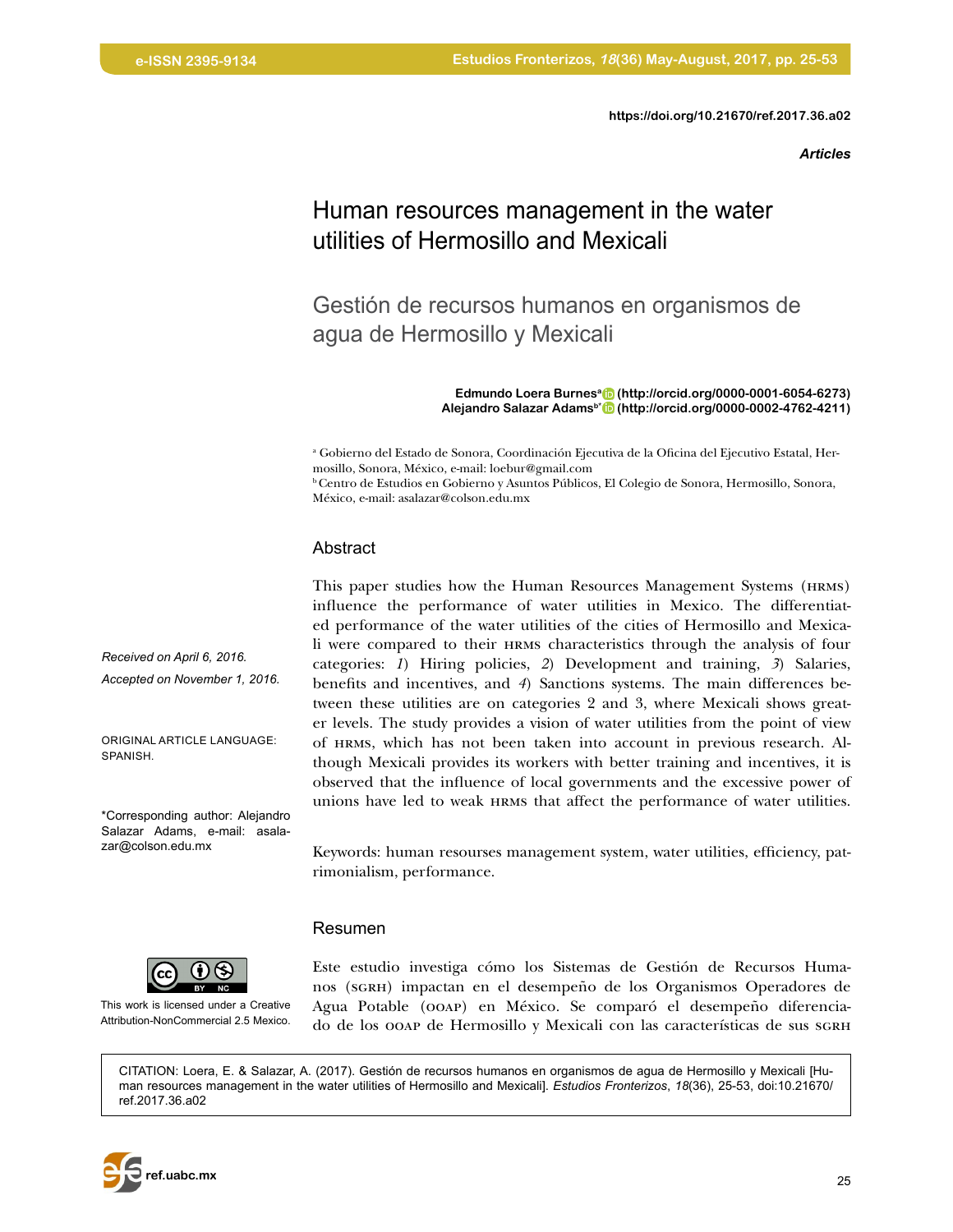a través del análisis de cuatro categorías: *1*) Políticas de contratación de personal, *2*) Desarrollo y capacitación, *3*) Salario, prestaciones y estímulos, y *4*) Sanciones. Las principales diferencias se encuentran en las categorías 2 y 3, en donde Mexicali cuenta con niveles más altos. El estudio aporta una visión desde los sgrh, variable que no se ha analizado a profundidad en el estudio de los ooap. A pesar de que Mexicali capacita e incentiva mejor a sus empleados, se observa que la influencia del poder ejecutivo y la excesiva injerencia de los sindicatos han contribuido en la configuración de un endeble sGRH que afecta al desempeño de ambos ooap.

Palabras clave: sistema de gestión de recursos humanos, organismos de agua, eficiencia, patrimonialismo, desempeño.

#### **Introduction**

The Mexican water utilities show serious setbacks in their performance, compromising both their environmental and financial sustainability (Salazar & Lutz, 2015). This puts in jeopardy the supply of potable water in the cities, especially those that have less natural water availability, such as those located in the north of the country which is an arid region, but which have an economic and population dynamism that makes adequate management of water resources more important every time.

Although different factors that influence the performance of the water utilities have been identified, there is a lack of studies that focus on the analysis of the management of human resources. Previous studies (see, for example, Lutz & Salazar, 2012; Pineda & Briseño, 2012) have been limited to noting the number of employees per thousand water outlets and the discretional nature that prevails in the appointment of the management staff, however, they have not gone in-depth in the analysis of other elements that are key in understanding the performance of the bureaucratic system, which is what operates the potable water systems and is directly responsible for their functioning.

Based on the results of an analysis of the Human Resources Management Systems (hrms) of 29 cities in the United States of America, through unionization variables and government structure, Kneedler, Selden and Ingraham (2000) found that the cities where a traditional government persists with a high unionization level do not have a very efficient management system, and that the rules that persist hinder the hiring of qualified personnel. Furthermore, they lack incentives to stimulate the permanence and performance of the workforce. In these circumstances, the unions try to influence both the hiring of personnel and the rewards system, preventing the most qualified personnel from being hired. If this situation is present in a country of long democratic tradition and with a long-lived career civil service, it would be expected for these problems to more profoundly affect public management in a young democracy, as is the case of Mexico, and with little civil service development, mainly at the level of local governments which is where the management of potable water develops.

The purpose of this article is to carry out an exploratory study regarding the characteristics of the hrms of two water utilities from the north of Mexico with different performances, in this case Agua de Hermosillo and the Comisión Estatal de Servicios Públicos de Mexicali (cespm) through a four-category analysis: *1*) Staff hiring policies; 2) Training and development; 3) Salary, benefits, and incentives;

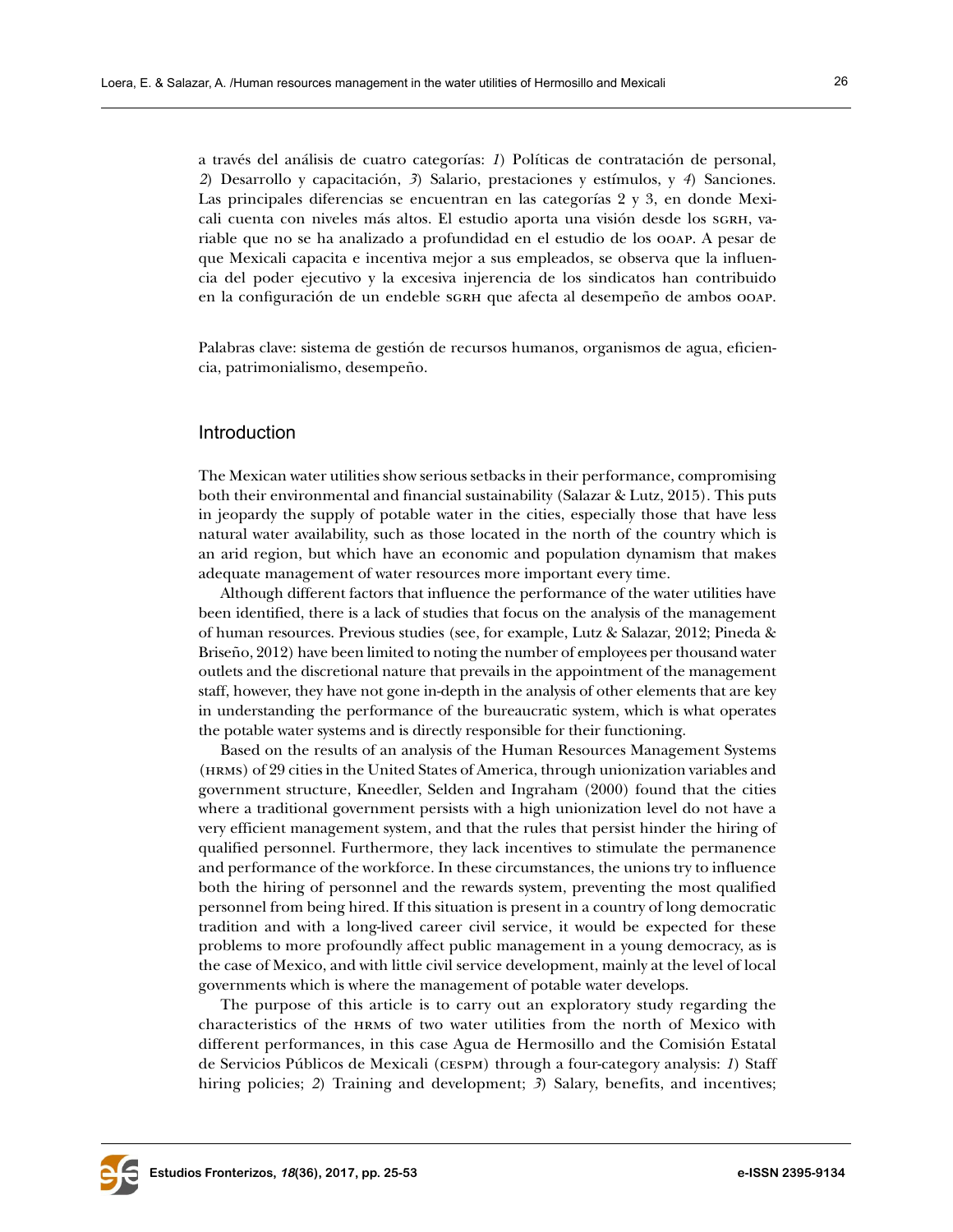*4*) Sanctions. The study departs from the hypothesis that the hrms are influenced by factors such as the interference of the chief executive and the unions, which obstructs the implementation of a career civil service of a meritorious character that in turn affects the quality of the water supply.

Both water utilities have similar geographic, demographic, and socioeconomic conditions: they are located in the arid north of Mexico, in municipalities where in summer the temperature frequently surpasses 45ºC; according to the National Population Council (Consejo Nacional de Población [Conapo], 2015), Hermosillo and Mexicali are listed as municipalities with a low degree of marginalization. Furthermore, these two utilities are responsible for supplying water to similarly sized populations in conditions of scarcity. However, the performance has been different, given that in Mexicali there are less water loses and it maintains a constant supply, whereas in Hermosillo there is a high level of unaccounted for water and it has had to resort to rationing in some years. The perception of the customers reflects these differences in performance: according to the data of the National Survey of Quality and Governmental Impact (*Encuesta Nacional de Calidad e Impacto Gubernamental* encig) (Instituto Nacional de Geografía y Estadística [Inegi], 2015), 97% of the interviewees in Mexicali noted that the supply is constant, 87% that the water is crystal clear, and overall gave a score of 8.5 to the potable water service. On the other hand, only 72% think that the supply is constant in Hermosillo, 67% that the water is crystal clear, and overall gave an average score of 6.7 to the service.

The institutional political context of both water utilities presents some differences: in the state of Baja California there has been political alternation in the governorship and in the municipal presidencies since 1989, whereas in Sonora it was not until 2009 that a party other than the pri (*Partido Revolucionario Institucional*) took the governorship, although in Hermosillo the alternation in the municipal presidency is frequent since the 1990s. Furthermore, cespm is a state-owned organism whereas Agua de Hermosillo is owned by the municipality. However, these differences are not enough to explain why the performance of Mexicali has been better; it is necessary to do an in-depth study of the factors that influence the management of the water resources in both water utilities, with the personnel responsible for the water management in these municipalities being a key element.

The study period for this investigation spanned from 2003 to 2012, during which time bibliographical and hemerographic work was done, as well as interviews with functionaries of the cespm, and representatives or members of local political parties. In the case of Hermosillo, it was not possible to interview functionaries of the utility, but information was obtained through interviews with key informants, among them an ex-member of the Advisory Committee of Agua de Hermosillo and the President of the Customers' Union of Hermosillo. Finally, an analysis was carried out on the Collective Work Contracts (*Contratos Colectivos de Trabajo* [cct]), for both the cespm and Agua de Hermosillo, as well as on the public accounts and information requests.

On the other hand, a comparative study provides the opportunity to compare two objects of study, but also limits the depth of the analysis. In this sense, the human resources management system is a rather broad concept that entails the detailed analysis of various categories<sup>1</sup>, however, and considering the impossibility of analyzing



<sup>1</sup> Therefore, the analysis and description of the posts, evaluation of posts, hygiene and security, among others, were left out of the analysis.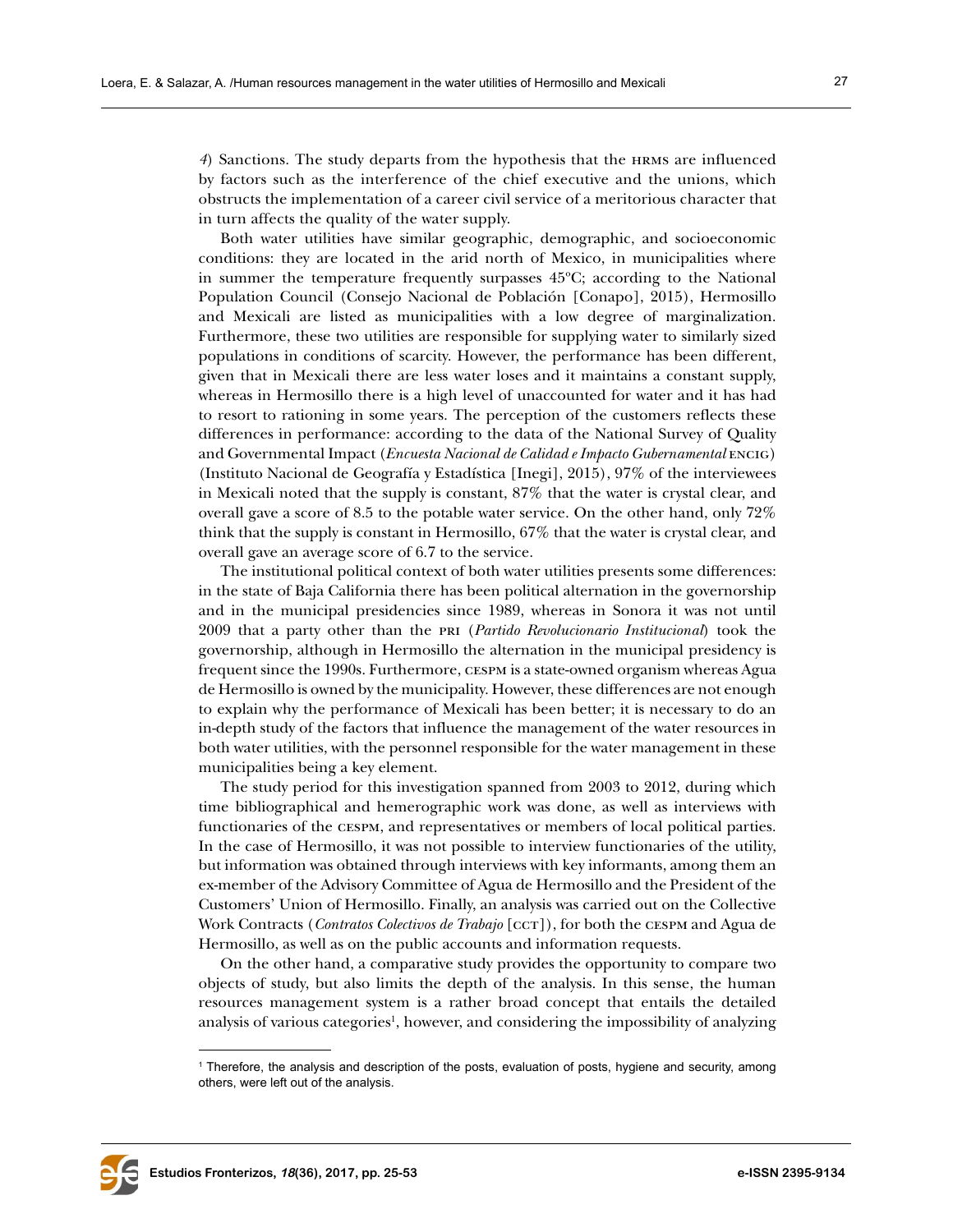each one of them, the four aforementioned categories were selected, as these are the ones that more clearly reflect the main obstacles that the public organizations face in the implementation of an efficient human resources management system.

Although there are other elements that influence the performance of the water utilities, this work is limited only to the analysis of the hrms, for which there have been few studies; however, these are fundamental in the operation of the potable water systems. The study was divided into four parts. In the first one, the characteristics and the performance of the water utilities of Hermosillo and Mexicali are presented; in the second, a general outline of the hrms in Mexico and in the rest of the world is presented, as well as some successful cases in the water sector in Asian countries; in the third, the hrms of the water utilities of Hermosillo and Mexicali are examined and compared using the four aforementioned categories. The conclusions follow in closing.

# Characteristics and performance of Agua de Hermosillo and the Comisión Estatal de Servicios Públicos de Mexicali

The reform on potable water implemented at the end of the '80s in Mexico, focused on the expenditure and its impact on the performance of the utilities. To this end the policy of Comisión Nacional del Agua (Conagua)—the federal agency in change of water policy in Mexico—is summarized in the following objectives:

- 1. Expand the coverage and quality of potable water and sewage.
- 2. Improve the physical and commercial efficiency of the utilities.
- 3. Increase the income of the utilities per water consumption.
- 4. Clean and/or treat residual waters (Conagua, n.d.).

Two decades later, advances can be seen, especially with regard to coverage and sewage, where it increased from 70% in 1990 to 90% in 2012; likewise, the treatment of residual waters increased from 28.1% in 2002 to 51% in 2012. Whereas they maintained similar performance levels in other factors, such as with global efficiency which was reported at an average of 43.8% in 2002 and of 43.2% in 2012, or the cost-price ratio, which had a deficit of 3.3 pesos in 2012 and increased slightly in 2012 to 3.6 pesos (Programa de Indicadores de Gestión de Organismos Operadores [pigoo], Instituto Mexicano de Tecnología del Agua [imta] y Secretaría de Medio Ambiente, Recursos Naturales [Semarnat], n.d.).

This performance is unsatisfactory, given the fact that large quantities of resources were invested. In 1991 the investment was of 2 563 million pesos, but it was not until the year 2000 that it increased by 65%. Starting in 2003, the investments reach quantities of more than 7 000 million pesos per year. In 2012, the figure reached 34 287.9 million pesos, of which 67% were federal funds (Conagua, 2013). This information indicates that, in general terms, the physical, financial, and environmental self-sustainability remains a goal that is difficult to reach. However, we have found utilities that have managed to obtain satisfactory results.

Considering these precedents, and understanding that diverse variables intervene in the performance of the water utilities, the study departs from the fact that the water utilities of Hermosillo and Mexicali present different results, in spite of sharing some similar characteristics such as geography, climate, rainfall, and a similarly sized population. The performance of these water utilities was determined using the average of the four

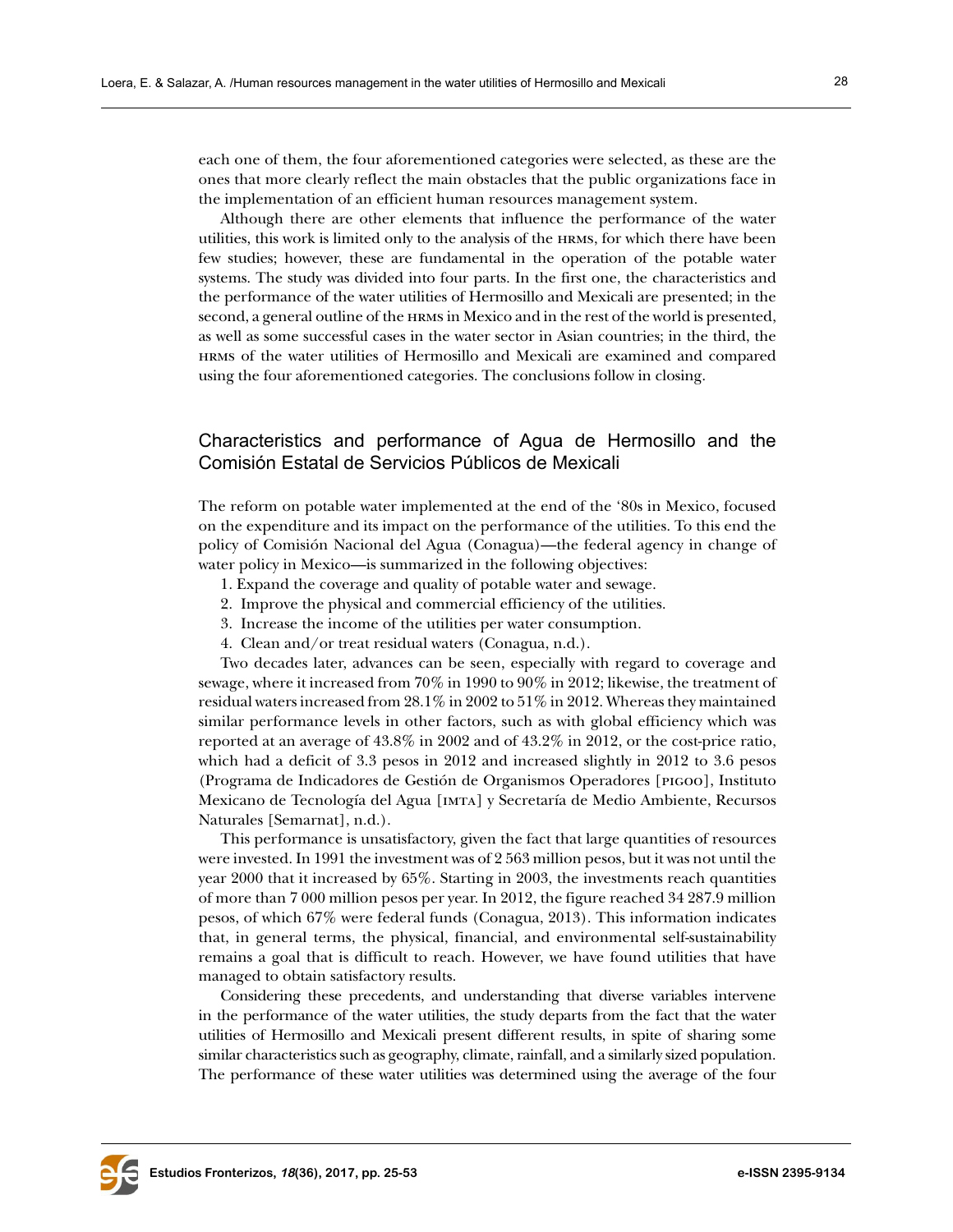categories indicated by Conagua: service coverage (including water, drainage and sewage, and continuity of service); efficiency (physical and commercial); financial sustainability (income minus expenses) and environmental (treatment of residual waters) sustainability. Table 1 shows that the performance of Mexicali has been much better than that of Hermosillo. Below, some general aspects are shown that explain this difference.

| Indicator/<br><b>Year</b>                           | 2003 | 2004 | 2005 | 2006 | 2007 | 2008 | 2009   | 2010  | 2011    | 2012                  | 2003-<br>2012 |
|-----------------------------------------------------|------|------|------|------|------|------|--------|-------|---------|-----------------------|---------------|
| Coverage of Hermosillo<br>(%)                       | 98.3 | 90.3 | 81.7 | 90.0 | 98.4 | 98.4 | 98.5   | 81.8  | 81.8    | 81.6                  | 90.1          |
| Coverage of Mexicali<br>(%)                         | 93.7 | 97.3 | 97.5 | 97.8 | 97.8 | 98.0 | 98.0   | 98.0  | 98.0    | 98.1                  | 97.4          |
| Physical efficiency of<br>Hermosillo (%)            | 78.2 | 73.4 | 75.5 | 72.4 | 54.8 | 56.2 | 56.4   | 62.8  | 65.3    | 60.7                  | 66            |
| Physical efficiency of<br>Mexicali (%)              | 86.4 | 89.4 | 87.7 | 86.1 | 84.2 | 82.8 | 83.0   | 87.4  | 86.5    | 84.0                  | 86            |
| Commercial efficiency of<br>Hermosillo $(\%)$       | 58.1 | 66.7 | 71.2 | 80.1 | 85.7 | 82.8 | 83.4   | 75.0  | 79.1    | 79.3                  | 76            |
| Commercial efficiency of<br>Mexicali (%)            | 85   | 88   | 91.7 | 90.7 | 91   | 82.1 | 81.3   | 78.7  | 84.3    | 84.8                  | 86            |
| Financial sustainability<br>of Hermosillo (%)       | n/d  | n/d  | n/d  | n/d  | n/d  | 1.7  | $-9.5$ | $-24$ | $-29.8$ | $-6.5$                | $-13.6$       |
| Financial sustainability<br>of Mexicali (%)         | n/d  | n/d  | n/d  | n/d  | n/d  | 20.9 | 8.2    | 7.9   | 1.6     | $-5.9$                | 6.5           |
| Environmental sustain-<br>ability of Hermosillo (%) | 8.8  | 10.0 | 11.4 | 11.0 | 10.9 | 11.8 | 10.8   | 13.3  | 17.1    | 14.8                  | 12            |
| Environmental sustain-<br>ability of Mexicali (%)   | 57.0 | 65.3 | 61.9 | 57.8 | 85.0 | 92.5 | 93.9   | 99.7  | 97.3    | 95.9                  | 81            |
|                                                     |      |      |      |      |      |      |        |       |         | Average<br>Hermosillo | 46.0          |
|                                                     |      |      |      |      |      |      |        |       |         | Average<br>Mexicali   | 71.3          |

**Table 1: Performance of the Water Utilities of Mexicali and Hermosillo during the period of 2003 – 2012**

Source: Own elaboration using information from Programa de Indicadores de Gestión de Organismos Operadores (pigoo) (n.d.), Agua de Hermosillo (n.d.) y cespm (n.d.).

# *Coverage and continuity of the water service*

One of the priorities of the water utilities is to supply water to the population in a continuous manner and to collect residual waters. The drainage and potable water system of Hermosillo has a broad coverage, however, in recent years it has faced serious problems to satisfy the continuous demand for water, which is covered mainly through the extraction of subterranean water sources. In the period of 2004–2006, the water rationing<sup>2</sup> was implemented for the first time in various sectors of the city, and during the period of 2003 – 2012 only 75% of the water outlets had continuous service

 $2$  Periodic suspension of the water service in intervals throughout the day.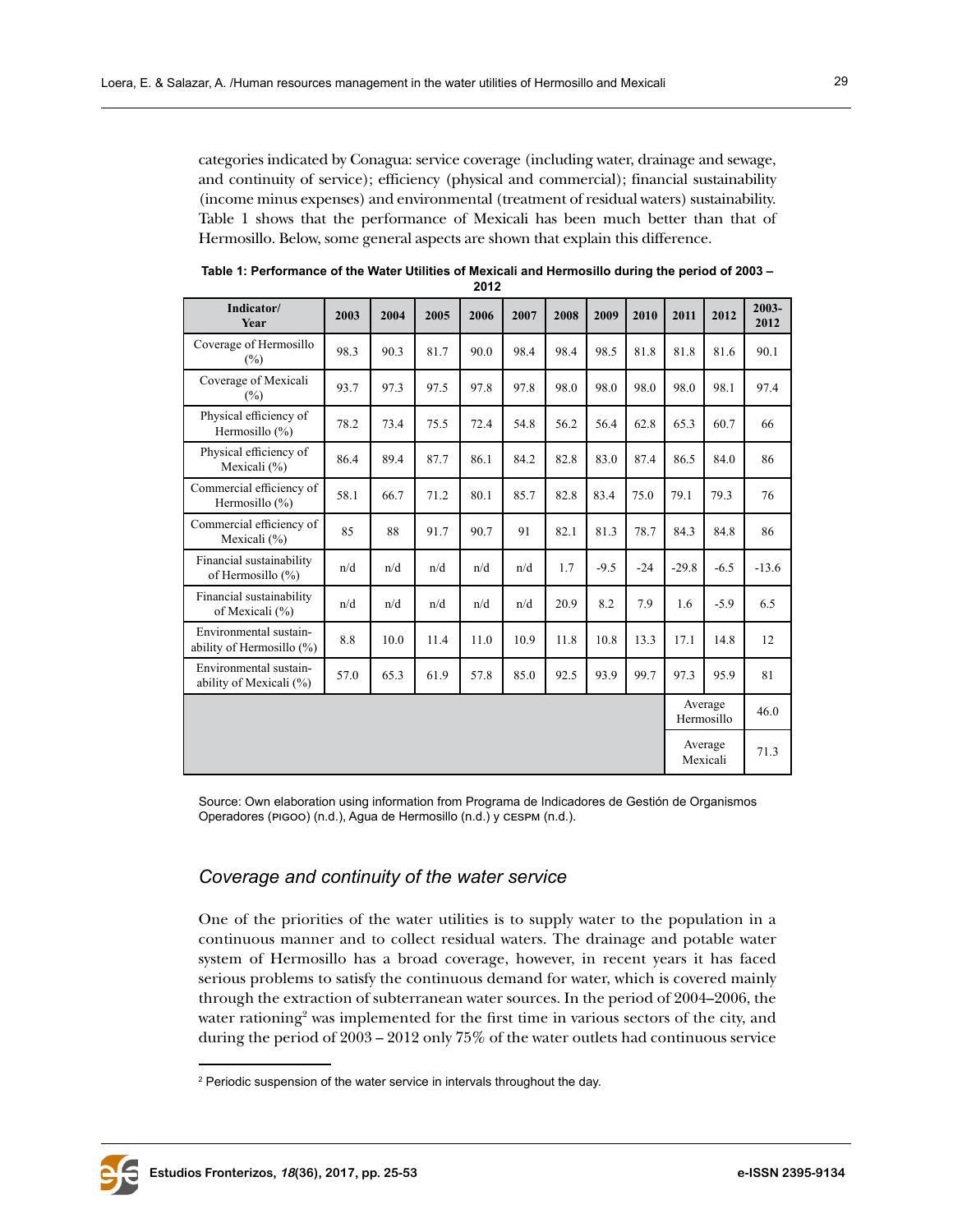(on average). In Mexicali, potable water comes from the Colorado river and service is provided seven days a week without interruptions. Regarding coverage, Hermosillo has a coverage of  $90\%$ , whereas Mexicali surpasses  $97\%$   $^{3}.$ 

# *Physical and commercial efficiency*

*Physical efficiency*<sup>4</sup> indicates what percentage of water produced is effectively supplied to the population, having discounted the volumes of water lost in the distribution system—whether due to leaks or theft. The physical efficiency of Hermosillo and Mexicali are in significant contrast. The indicator for Agua de Hermosillo during the study period was of 66%, whereas for the cespm for the 2003–2012 period, the physical efficiency average was of 86%. One of the reasons for the high losses of water in Hermosillo is the lack of control they have over the volumes of water that enter and are distributed by the potable water network. The macro measurement (that is, the percentage of water production sources that are equipped with a meter) of Agua de Hermosillo was of 61%, and from 2003 onward no improvement was observed, rather, there was a setback, as in 2012 the macro measurement was of 38%. The micro measurement (percentage of customers with a meter) also presents problems, given that in 2012 there was a 25% deficit of micro meters. Furthermore, of the 186 788 households with a meter installed, readings were taken from only 67%, which was due mainly to the underutilization of human resources, that is, Agua de Hermosillo adquired many meters, but did not restructure the measurement routes. In contrast, the macro and micro measurements in Mexicali are practically carried out at 100%.

*Commercial efficiency* is the percentage of collected volume with regard to the registered volume. To maintain a good performance on this point, the combination of both technical and political elements is required. The cespm generally does a good job of planning its actions, its micro-measurement is high, and regularly updates its customer register. Furthermore, the equipment to take readings and invoice is effective. Up to this point, they have the necessary elements to reach a high commercial efficiency. However, the collecting policy influences in the case of default and overdue payments (Table 2), as such 86% of its commercial efficiency is only explained by the frequent cancellation policies regarding fines, surcharges, and debts<sup>5</sup>.



 $\,{}^{3}$  Apparently, coverage and continuous service are directly related to supply sources, however, they also relate to the planning of the resource and the efficient use of the same. A brief analysis of its plans and programs shows that in Hermosillo, since the 2003 Municipal Development Plan (Infomex, information requests no. 00660514), they continue to repeat the same diagnostic and propose the same policies which can be resumed in the following: water scarcity, the construction of a large work to satisfy the demand of the city, as well as the recycling of residual waters. However, it is not until the state government period of 2009–2015 (period during which politicians of the same political party coincided at the three levels of government) when the implementation of an aqueduct was discussed and approved in order to satisfy the water demand of the city. To date, however, this aqueduct faces lawsuits pending resolution in the Supreme Court of Justice of the Nation (See Moreno, 2015). On the other hand, reviewing plans and programs of the state government of Baja California, advances and different proposals can be observed from one period to another.

<sup>4</sup> Physical efficiency (EF): EF = (Registered volume / Produced volume) X 100.

<sup>5</sup> According to Decreto del Ejecutivo del Estado, mediante el cual se condona a los usuarios (2014, pp. 4-5):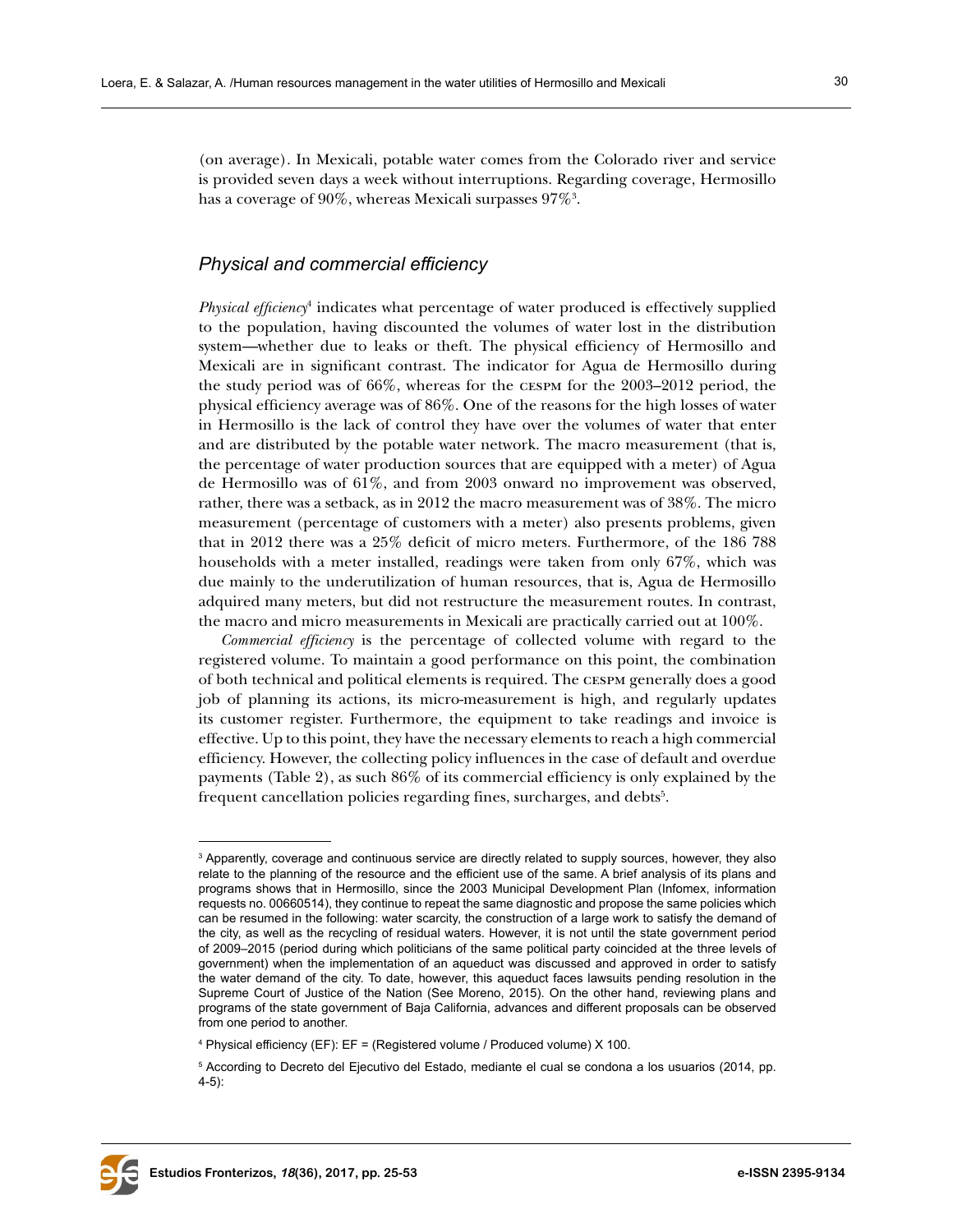| Table 2. Detacht in Hermosino and mexican in the period of 2000-2012 (70) |      |      |      |      |      |      |      |      |      |      |                  |
|---------------------------------------------------------------------------|------|------|------|------|------|------|------|------|------|------|------------------|
| Indicator/Year                                                            | 2003 | 2004 | 2005 | 2006 | 2007 | 2008 | 2009 | 2010 | 2011 | 2012 | $2003 -$<br>2012 |
| Payment on time<br>Hermosillo                                             | 64.0 | 74.5 | 74.4 | 72.2 | 75.4 | 72.8 | 72.5 | 75.5 | 73.1 | 73.4 | 73               |
| Payment on time<br>Mexicali                                               | 19.0 | 18.2 | 17.1 | 16.2 | 16.6 | 15.7 | 15.9 | 16.4 | 17.0 | 17.2 | 17               |

**Table 2: Default in Hermosillo and Mexicali in the period of 2003-2012 (%)**

Source: Own elaboration with information from pigoo (n.d.), Agua de Hermosillo (n.d.) y cespm (n.d.).

Hermosillo has problems with water measurement, its customer register is not reliable (currently, the register is in state of updating, and though they have the infrastructure and technology to facilitate billing and collection, the lack of planning to provide follow-up to the report of failures and poor planning in the design of routes for the measurement of consumption and the delivery of bills, all have contributed to its low commercial efficiency. On the other hand, during the study period a timely payment of 73% was registered, which is high considering the 70 270 complaints presented in 2012 due to poor billing. Furthermore, it also presents deficit in collection management. The yearly average in commercial efficiency for the study period was 76% for Hermosillo, whereas it was 86% for Mexicali.

#### *Financial sustainability*

In the financial sustainability evaluation, information was gathered only for the period of 2008–2012. According to the data in Table 1, Hermosillo traditionally works on red numbers, though in the last year it presented a slight improvement registering a deficit of only 6.5%, while a year prior the deficit was of almost 30%. The unprofitable operation of Hermosillo derives from the low efficiency levels with which it operates, as its high losses of water increase the costs of operation, and the low collection negatively influences its income.

In 2008, Mexicali had a 20% surplus, but this decreased in the following three years culminating in a deficit in 2012. This situation is explained by three factors: first, the payment of credits increased; second, the earthquake that affected the municipality in 2010 caused resources that were programed for the utility to be reassigned to other areas; third, the frequent surcharge, fines, and debt exception policies implemented by the state government have undermined the state's income.

#### *Environmental sustainability*

Since its creation in 2002, Agua de Hermosillo showed the intention to build residual water treatment plants, however, up to 2012 this has continued to be a pending issue.



The domestic service customers are exempt from 100% (one-hundred percent) of the payment of the contributions omitted for water consumption costs (...), as well as 100% (one-hundred percent) of the surcharges and fines derived from said contributions for the services provided by the State Public Utility Commissions that were generated up to December 31st, 2012.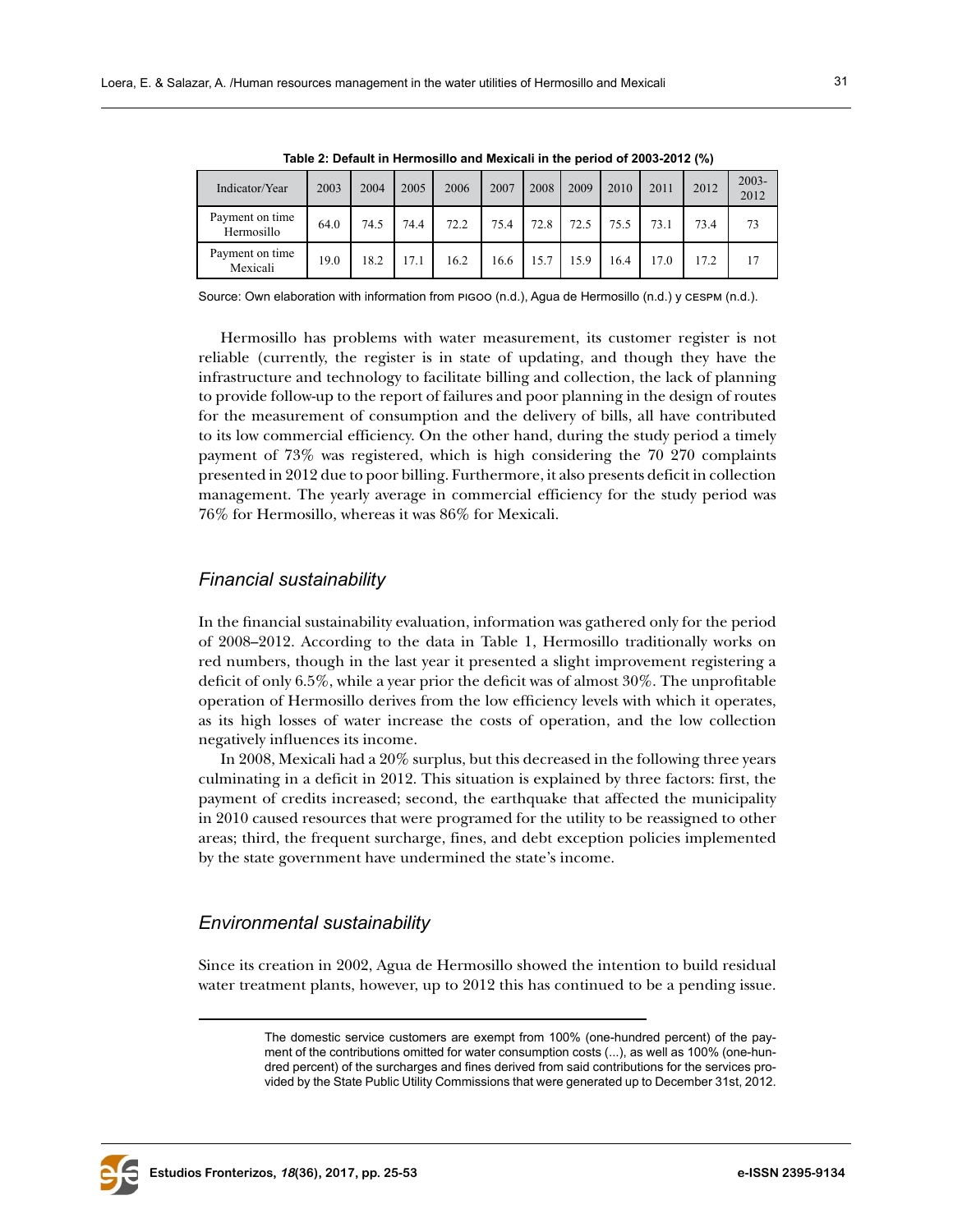For its part, cespm has been working for more than a decade on the treatment of residual waters. In 2003, it treated a little more than 50%, but starting in 2009 it treats almost all the water it collects. However, drainage and sewage in 2011 represented an 83.5%, indicating that not all the residual waters generated in the city are treated.

According to the performance shown by the two utilities, where Mexicali has better results, the following questions come up: Are there great differences between the hrms of the cespm and Agua de Hermosillo? What are the characteristics of the two hrms and what priority does it have for the utilities to establish staff management systems of a meritorious character? Are the practices and the configuration of the hrms reflected in the performance?

# *Characteristics of the Human Resources Management Systems of the public sector in Mexico and the world*

The term "patrimonialism" was coined by Max Weber to describe situations in which the managerial and administrative staff of an organization is designated by a supreme leader (denominated patron), and responds only to this leader (Brinkerhoff & Goldsmith, 2002). Different studies in Latin American countries (Grindle, 1977; Mansilla, 1991; Oszlak, 1980; Roth, 1968) warn of patrimonial characteristics in the exercise of political power, which means that the functionaries owe their permanence and loyalty to the person who assigned them and therefore, said leader arbitrarily decides both the design of the hierarchical structure as well as the staff that shall occupy each of the posts. In a patrimonial structure, the incentives of the functionaries are aligned with the political interests of their patron and not with those of the organization where they work, thus affecting performance.

Patrimonial practices take place when there are conditions for political discretion in the management of the hrms. Meyer-Sahling (2004) defines a low level of political discretion as that in which the structure of the civil service makes it virtually impossible for the governments to interfere in affairs that concern the hrms of the public administration, which is under the authority of administrative and independent actors who operate under a dense network of rules, procedures, and standards that ensure the professionalism of the public service.

With the purpose of promoting the establishment of a HRMS of a meritorious character in the region, in 2003, the Latin American Center of Administration for Development (*Centro Latinoamericano de Administración para el Desarrollo* [clad]) and the Department of Economic and Social Affairs of the United Nations, presented the *Ibero-American Charter for the Public Service*, among others, to "define the bases that configure a professional and efficient public function system, understanding that this is key in the democratic governance of contemporary societies, and for good public management" (*Carta Iberoamericana de la Función Pública*, 2003, p. 5)<sup>6</sup>. The document encourages avoiding the patrimonialization of the administration by implementing measures that guarantee independence and impartiality in the appointments and in the development of the activities of the functionaries.



<sup>&</sup>lt;sup>6</sup> Approved by the 5th Ibero-American Conference of Public Administration and State Reform Ministries. Backed by the xiii Ibero-American Summit of Chiefs of State and Heads of Government (Resolution No. 11 of the "Declaration of Santa Cruz de la Sierra") Bolivia, November 14-15, 2003.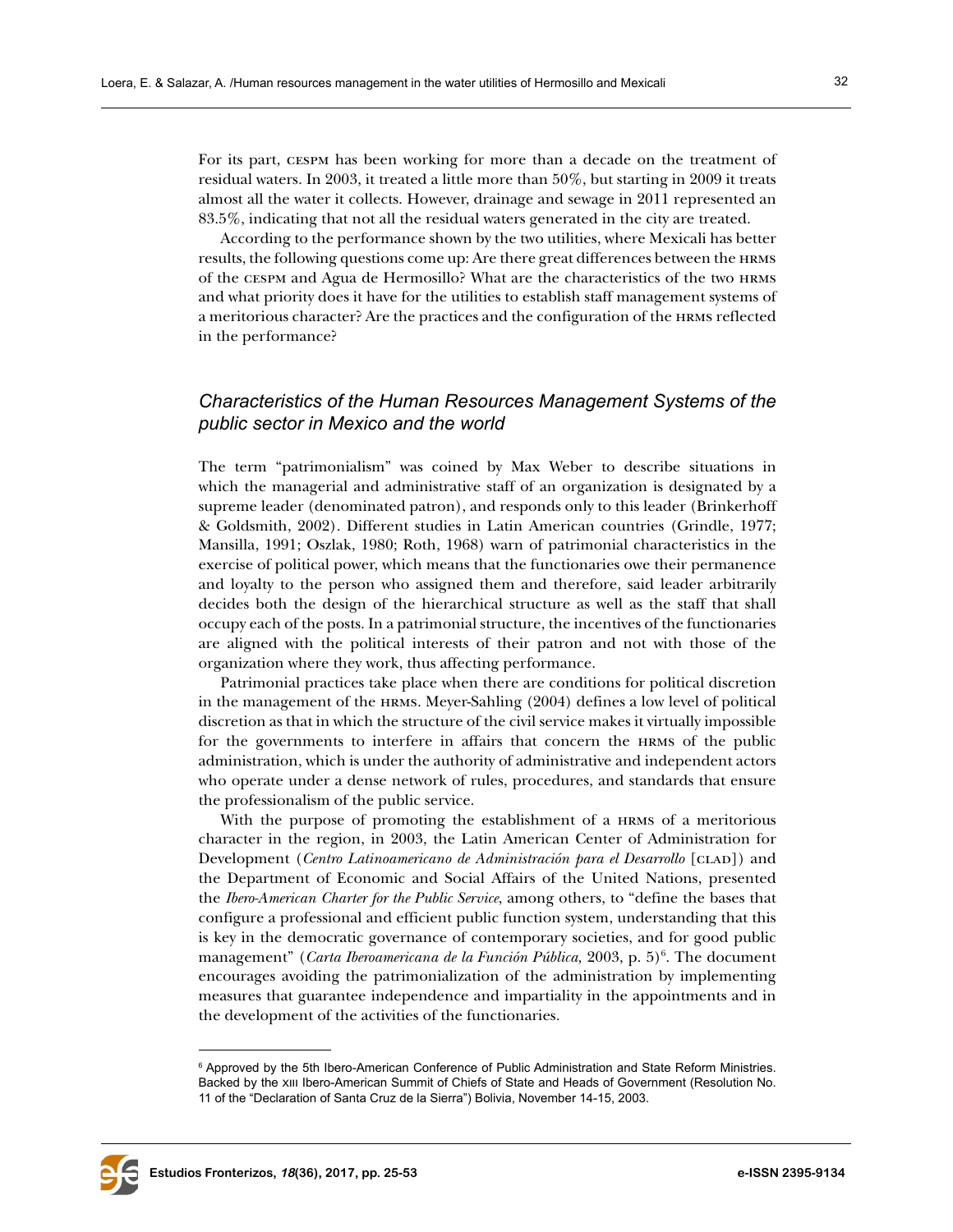The Mexican government has not been idle in light of these initiatives and has tried to modernize and configure an effective and efficient hrms. However, the results have not been as expected as there has been a lack of clarity in identifying both the objectives as well as the means to achieve them. In this sense, the reforms of the 1970s aimed to professionalize bureaucracy, whereas the reforms of the '80s focused on saving resources following the reduction of personnel from the state government payroll (Oszlak, 2002). Likewise, it is worth noting that, traditionally, Mexico has stood out due to the permanent rotation of trusted employees after each electoral process<sup>7</sup>.

In the '90s changes were undertaken to improve the competitiveness of the companies through labor flexibility, thus the state-owned companies (especially those that were in the process of privatization) were the ones that underwent more in-depth changes in their cct, giving way towards labor flexibility.

Some common subjects of contractual flexibility in these plants are: freedom for the management to employ temporary workers or use subcontractors; freedom to hire trusted employees; internal mobility of the workers; hierarchy reduction and broadening of the functions of the posts; promotion not due to seniority, but to performance or training (Garza, 2003, p. 2).

Although these policies emerged in response to the power of the unions<sup>8</sup>, the new proposals intended to provide the administration with the means to design management models of a meritorious character, but above all they sought to protect the benefit of the administration. In this sense, the primary measures that were taken by the organizations to reduce their financial deficits were to reduce the number of employees per thousand connections. Thus, Agua de Hermosillo reduced this indicator from 4.4 in 2003 to 3.4 in 2012, whereas for cespm the decrease was from  $5.25$  to  $3.49$  for the same years $\degree$ ; as can be observed, this adjustment was greater for the utility of Mexicali.

Another point of view in the management of human resources highlights the importance of providing job stability to the personnel, advocating for reciprocal agreements between the company and the unions in order to design strategies that satisfy both the interests of the company as well as those of the employees (Camacho, 2014). A study published by the Inter-American Development Bank (IDB) coincides with this posture by noting that:



<sup>7</sup> In the 1970s, a study carried out by Marilee Grindle (1997) documented this situation which, while it is advocated to analyze the client relation between employer-employees generated in the federal sphere as a product of the six-year term change, also serves to exemplify what happens in the election of governors and municipal presidents.

 $\textsuperscript{s}$  Given that before the reforms of the 1990s, the management system that prevailed in the public organizations was characterized by the presence of a "strong" union, which sought the greatest amount of benefits for its members and/or union leaders, but without the compromise to increase the performance of the worker.

 $^{\rm 9}$  Aboites, Birrichaga and Garay (2010) note that a significant change as a result of the reforms of 1982  $\,$ took place in 1985 through a fiscal reform; the federal government restricts expenditure with regard to potable water and sewage, and increases the prices for water use.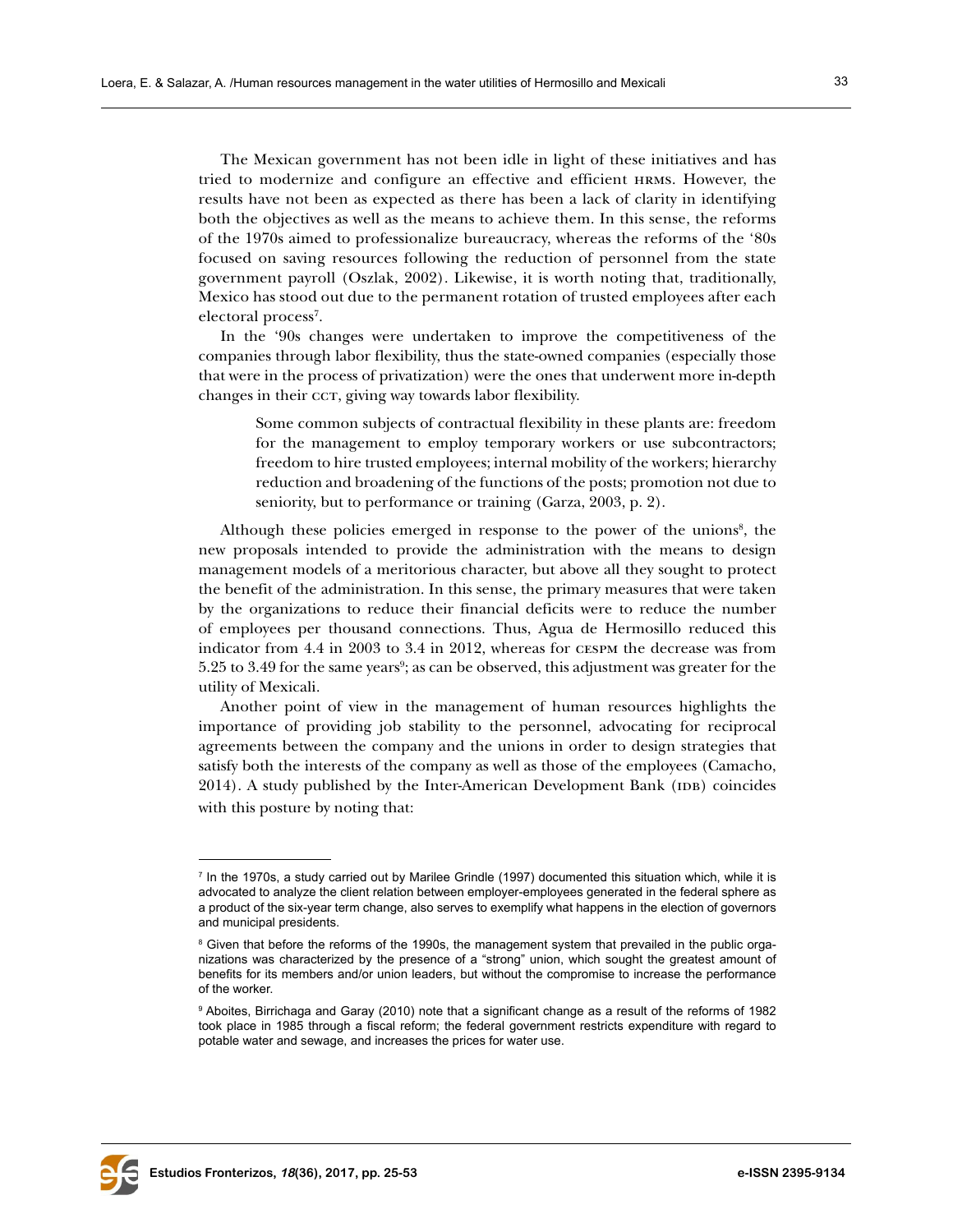The role of human resources management is in charge of planning and the control of human resources in order to ensure that they meet the needs of the people in such a manner that they can work to achieve the organizational objectives (Lusthaus, Adrien, Anderson, Carden & Plinio, 2002, p. 61).

This proposal advocates building an adequate management system where, by prioritizing the needs of the employees, it simultaneously prioritizes the fulfillment of the organizational objectives. In 2003, the Professional Career Service Law is enacted in Mexico, but is only applicable to the federal public administration; therefore, the underdevelopment and bad habits persist and are more visible in the local environment, which is where the management of potable water develops in Mexico.

Important reforms on the hrms of the public sector have also been carried out outside of the Latin American context, with mixed results. Moon and Hwang (2013) did a comparative study on the career civil service of a sample of countries from the Asia-Pacific region, in which they observed that the efforts to reform the civil service were directed towards the reduction of personnel, flexible contracting, performance incentives, and the fight against corruption. Most of these countries have meritocratic exams and systems for access to the civil service; however, corruption and patrimonialist practices persist, especially in countries of southeast Asia (Indonesia, Malaysia, the Philippines, and Thailand), as well as in those countries that transitioned from socialism to a market economy (China, Vietnam, and Cambodia), that did not have a legal framework for the civil service prior to the transition. The problems in establishing hrms disassociated from political discretion in ex-communist countries has also been documented for the case of eastern Europe, where Meyer-Sahling (2004) found that, despite the transition, the discretional mechanisms of entry to the public sector that had been utilized during the communist regime as a means to ensure that the public servants were loyal to the government and its ideology persist. The new governments that emerged from the transition did not trust the bureaucrats of communist governments and preferred to hire personnel from among their own political networks, which has caused the attempts to reform the civil service in these countries to not have the expected results.

In the case of the potable water organizations, Tortajada (2006) notes that the water utilities fail in their HRMS mainly due to:

1. Patrimonialist practices, given that the personnel is hired due to their political connections instead of their technical capabilities, which in turn leads to an excessive increase of personnel.

2. Low remuneration that hinders hiring and maintaining the best elements in the organization, in addition to generating an environment that enables corruption.

3. Salary increases and promotions based on seniority and political connections instead of merit.

Tortajada notes that these problems are common in most water utilities throughout the world (Tortajada, 2006). Nevertheless, there are exceptional organizations, as is the case of Singapore (one of the most efficient water utilities in the world), where there are incentives comparable to private companies. Incentives are provided to improve performance, and there is an important commitment with the training of the personnel. Furthermore, there are strict controls and transparency mechanisms to prevent corruption.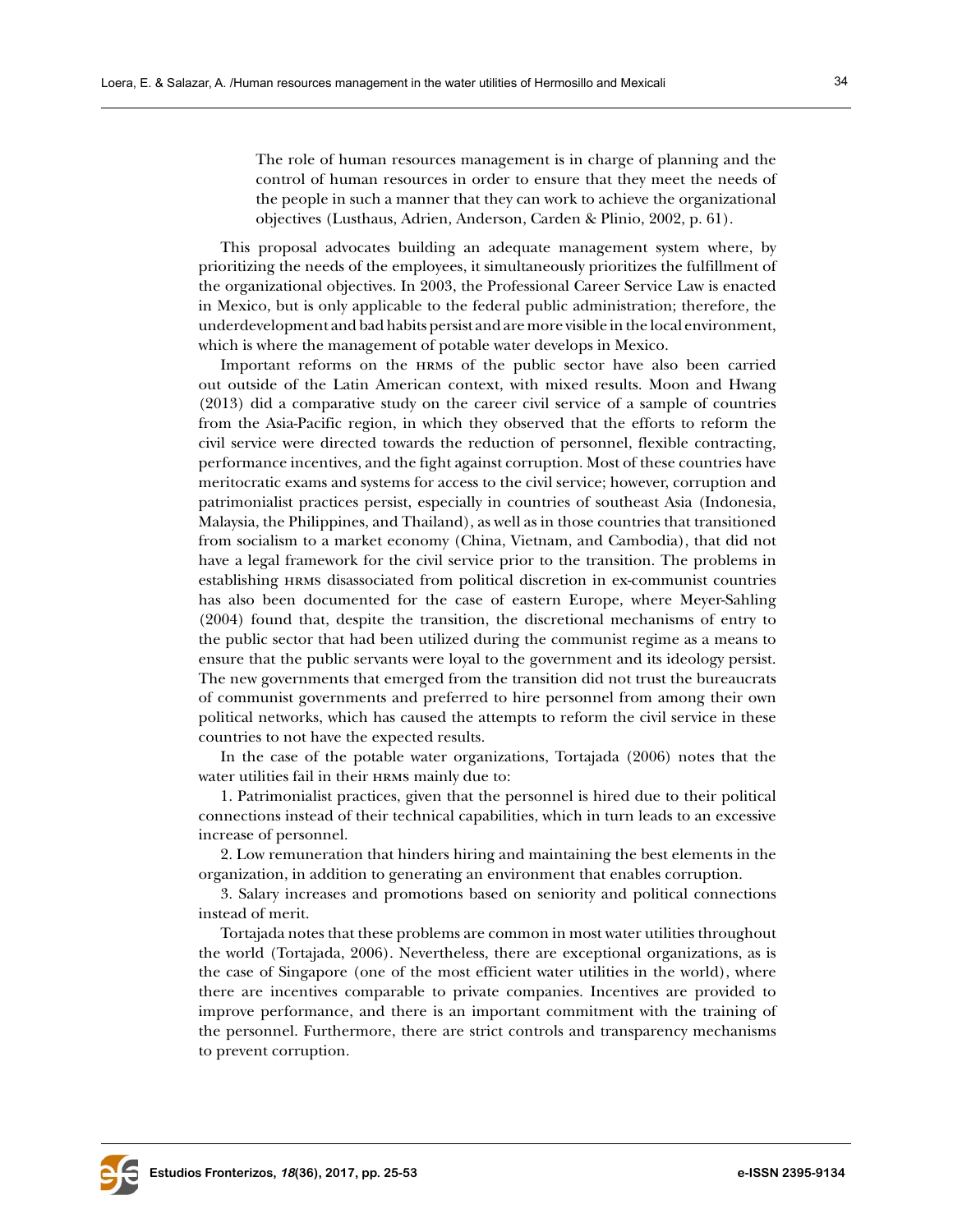As part of the experience of Asian countries, it is worth mentioning the case of Phnom Pehn, capital of Cambodia. During the communist dictatorship (1979-1993), thousands of the city's inhabitants were dislodged and forced to work the fields. When the dictatorship ended, many people returned to a city with a hydraulic infrastructure that was in ruins. The water utility operated with high losses of water and had very low collection levels. In 1992, the prime minister of the country assigned Ek Son Chan as the director of the water utility, who was given full autonomy to make decisions; because of this, he was under no pressure to designate people based on political criteria. Chan carried out a purge of corrupt personnel and created incentives for the personnel that remained in the organization. This policy had a great impact in the increase of collection in the organization, given that the collection reached the water utility instead of filling the pockets of the collectors that were fired, whereas the collectors that remained in the water utility received bonuses due to their efficiency, which placed them at a very attractive income level for the region (Biswas & Tortajada, 2009).

# The Human Resources Management Systems in the water utilities of Hermosillo and Mexicali

In the literature regarding personnel management, various attributes are mentioned that must be taken into consideration in order to define a human resources system<sup>10</sup> of a meritorious character<sup>11</sup>, however, in light of the impossibility of reviewing them all, for the development of this work the following were selected: *1*) Personnel hiring policies; *2*) Training and development; *3*) Salary, benefits, and incentives; and *4*) Sanctions.

## *Personnel hiring policies*

The employees that work in the water utilities of Hermosillo and Mexicali are mainly classified into two types: unionized (operational staff) and trusted (managerial and



<sup>10</sup> According to Lusthaus et al. (2002) "Human resources management includes the planning, execution, and supervision of the work force of the organization". For Longo (2004, p. 4):

Human resources management (hrm) is presented as an integrated management system, whose basic purpose or rationale is the adjustment of the people to the strategy of an organization or multi-organizational system, for the purpose of generating results that are in accordance with the objectives being pursued.

For this study, we define HRMS as: The set of rules and procedures directed to design and implement the hiring, selection, salary, benefits, and sanction policies meant to cover both the needs of the personnel as well as the fulfillment of the organizational objectives.

<sup>11</sup> Lusthaus et al. (2002) checks five sections to establish an efficient hrms: planning, staffing, development, evaluation and rewards, and maintenance of effective relations. Likewise, the Ibero-American Charter of the Public Function (Carta Iberoamericana de la Función Pública, 2003) establishes a multitude of criteria and guiding principles to take into consideration to build a hrm model of a meritorious character, among which are the ones being studied here.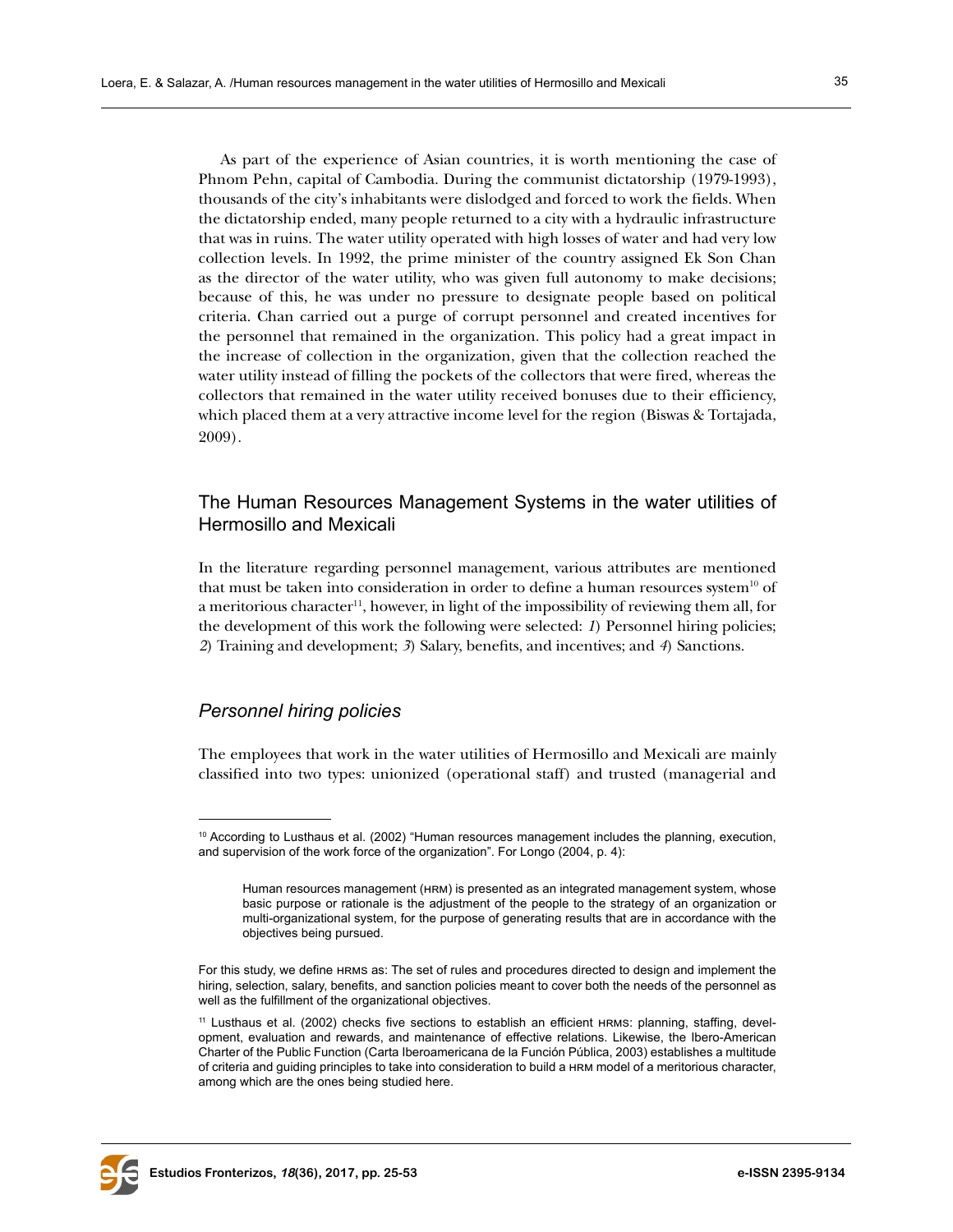clerical workers)<sup>12</sup>, and for each of these the legal framework establishes the guidelines that regulate the working relations between the worker and the organization.

#### *General hiring policies for trusted employees*

In 2012, the workforce of Agua de Hermosillo was comprised of 213 trusted employees (23%) and 708 unionized employees for a total of 921 employees. Regarding the job profiles, Article 65 of the Internal Regulation of Agua de Hermosillo (Reglamento Interior de Agua de Hermosillo, 2013, p. 26) stipulates that "the Manager Director, the directors, coordinators, managers, administrators, department heads, consultants, and other personnel that carry out inspection, vigilance, and fund management tacks are trusted employees".

Trusted employees are responsible for guiding the development of the organization, therefore the selection of trained personnel ought to be the standard, however, their assignment, as with the people that hold the highest post in the hierarchy, frequently answers to interests foreign to the municipality. That is to say, some are representatives of the state government or of other municipalities, and thus the margin that the director has to designate qualified personnel is rather restricted<sup>13</sup>.

Within the posts categorized as trusted, only the general manager and the commissioner of the organization are required to have prior knowledge and meet a profile that is consistent with the job at hand, though the general manager for the period of 2012-2015 did not meet these requirements. Furthermore, every three years there is a high rate of staff rotation in the administrative area; for example, of the trusted employees that worked in the 2009-2012 period, only 43% continued to work in the organization in the 2012-2015 period even when the same party remained in power<sup>14</sup>.

On the other hand, the Internal Regulation of the Mexicali Public Service Commission (*Reglamento Interno de la Comisión Estatal de Servicios Públicos de Mexicali,*



<sup>&</sup>lt;sup>12</sup> According to article 154 of the Federal Labor Law, "any worker who is a member of any legally constituted union organization is perceived as unionized", whereas according with article 9, "the category of trusted worker depends on the nature of the functions exercised and not on the appointment given to the post. Trusted functions are the following: direction, inspection, vigilance, and audit tasks, when these are of a general character, and those that relate to the personal works of the employer within a company or establishment."

<sup>&</sup>lt;sup>13</sup> In a talk, the ex-member of the Water Advisory Council in the El Colegio de Sonora, expressed the following:

Reviewing the organization chart, (the Director of the Organization for the period of 2006- 2010) and me analyzed all the employees one by one: …and all these people, how did they get here? This one was recommended by such and such (...) And the people that are working under the general manager?: I know that this person works for the mayor, and this other one for the secretary of government, and this one for such and such deputy, and this other person for (incomprehensible). I already knew of the sponsors for each one of them. So, who of them works for Agua de Hermosillo?

<sup>&</sup>lt;sup>14</sup> Information retrieved from Telephone directory of municipal public administration 2006-2009 of the H. Ayuntamiento de Hermosillo 2006-2009; the Directorio del personal de confianza 2009-2012; and information requests to Agua de Hermosillo no. 00111615, March 9, 2015 recovered from Infomex (a comparison of trusted employees berween the two periods of government was made).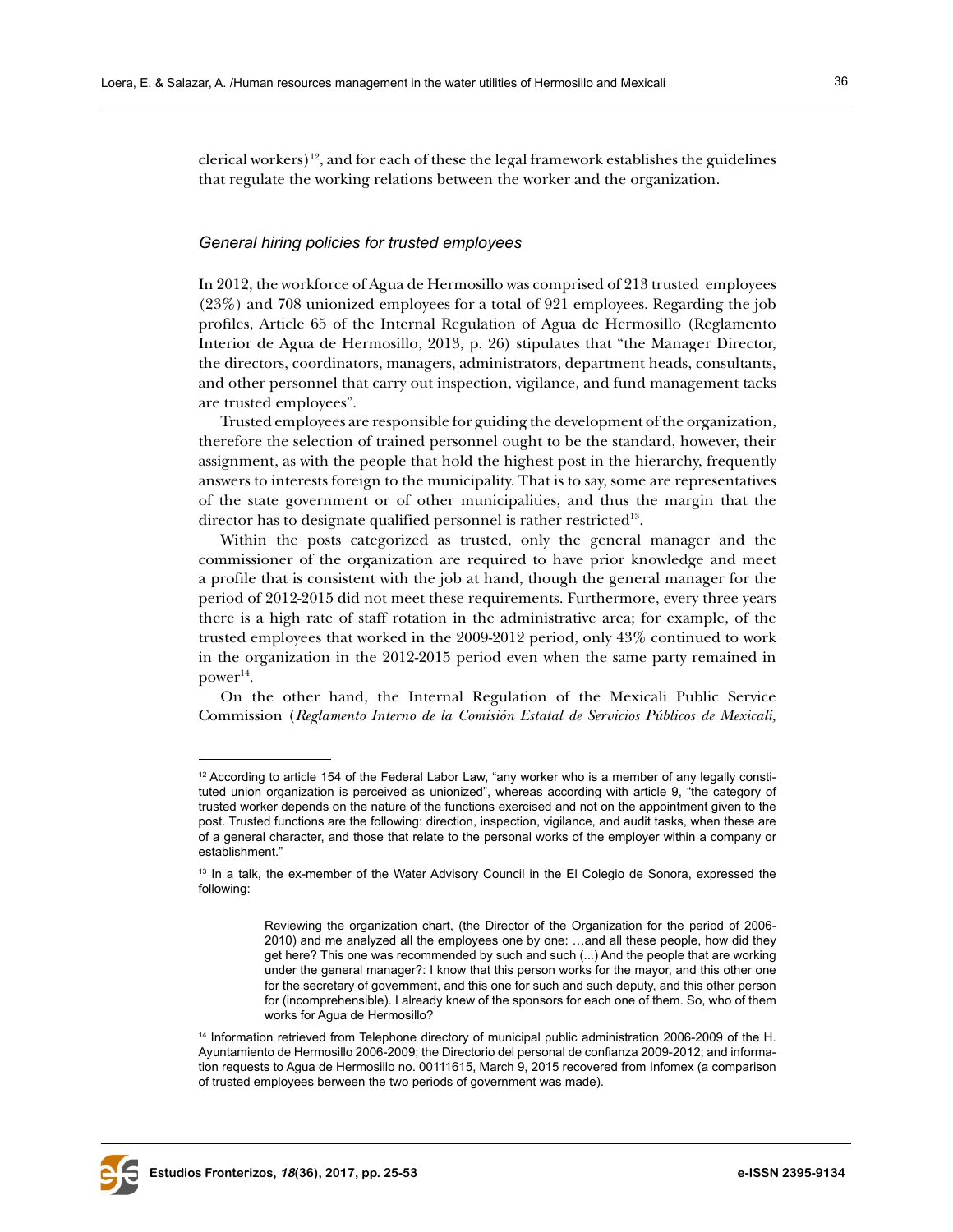2007) does not explicitly establish the posts that are categorized as trusted nor the capabilities that the people assigned to them must have, however, its wording does allow to see that it coincides with that of Agua de Hermosillo. In this case, the trusted posts are the General Manager, Assistant Managers, Department Heads, and the Principals of the Support Units. The appointment of trusted employees is carried out by the principal of the executive power of Baja California and the high-level authorities of the organization. By depending on the state executive branch, the appointments are valid for a period of 6 years, even though in the 2007-2013 government term the principal of the organization was removed on four occasions<sup>15</sup> and in the current administration there have already been 2 managers, which also influences the rotation of trusted personnel. Of 33 people with management positions in 2011, only 58% continued working in CESPM in 2015, even when the same party remained in power (pan). Furthermore, of 1 271 people that worked in 2012, 55% were trustwed employees, given that unlike Agua de Hermosillo, many of them are hired to execute operative tasks<sup>16</sup>. In general terms, there are high levels of political discretion on behalf of the principals of the executive power on both organizations, which prevents guaranteeing the permanence of the personnel that makes the most important decisions.

#### *Unionized personnel hiring policies*

The operational personnel of both organizations are affiliated to unions, which in turn are responsible for negotiating the worker benefits of its members with the managers of the water utilities through Collective Work Contracts (cct). The unionized personnel of the water utility of Hermosillo are affiliated with the Union of Agua de Hermosillo, which in turn is affiliated with the Confederation of Mexican Workers (*Contrato Colectivo de Trabajo 2012,* 2012); on the other hand, the unionized workers of cespm belong to the Sole Union of Workers at the Service of the Powers of the State, Municipalities, and Decentralized Institutions of Baja California, Mexicali Branch (*Contrato Colectivo de Trabajo 2012-2013,* 2012);

In the case of Hermosillo, when it requires temporary or fixed-term workers, it makes a request to the union which then has five business days to provide candidates; in the event of not presenting them, the organization can freely hire the person that it considers appropriate for the job, with the condition that within a period of eight days they request their entry into the union (*Contrato Colectivo de Trabajo 2012*, 2012, pp. 2-3). It also stipulates that the works provided by the union must fulfill the requirements found in the Job Description Manual and shall be subject to a test period no longer than 30 days in order to evaluate their capabilities. In the case of not satisfying the expectations, they shall be subjected to an evaluation by experts appointed by both the company as well as the union.

A similar criterion is in effect in Mexicali for the hiring of new personnel that is not trusted, with the difference being that the union has a maximum period of fifteen days



<sup>15</sup> Although Francisco Javier Orduño Valdez held the post of General Manager in two occasions, 2007-2008 and 2012-2013.

 $16$  cespm through the information request Folio-uct-152805, August 27, 2015 recovered from Infomex. In addition, it was verified the permanence of the revision of the staff of 2015.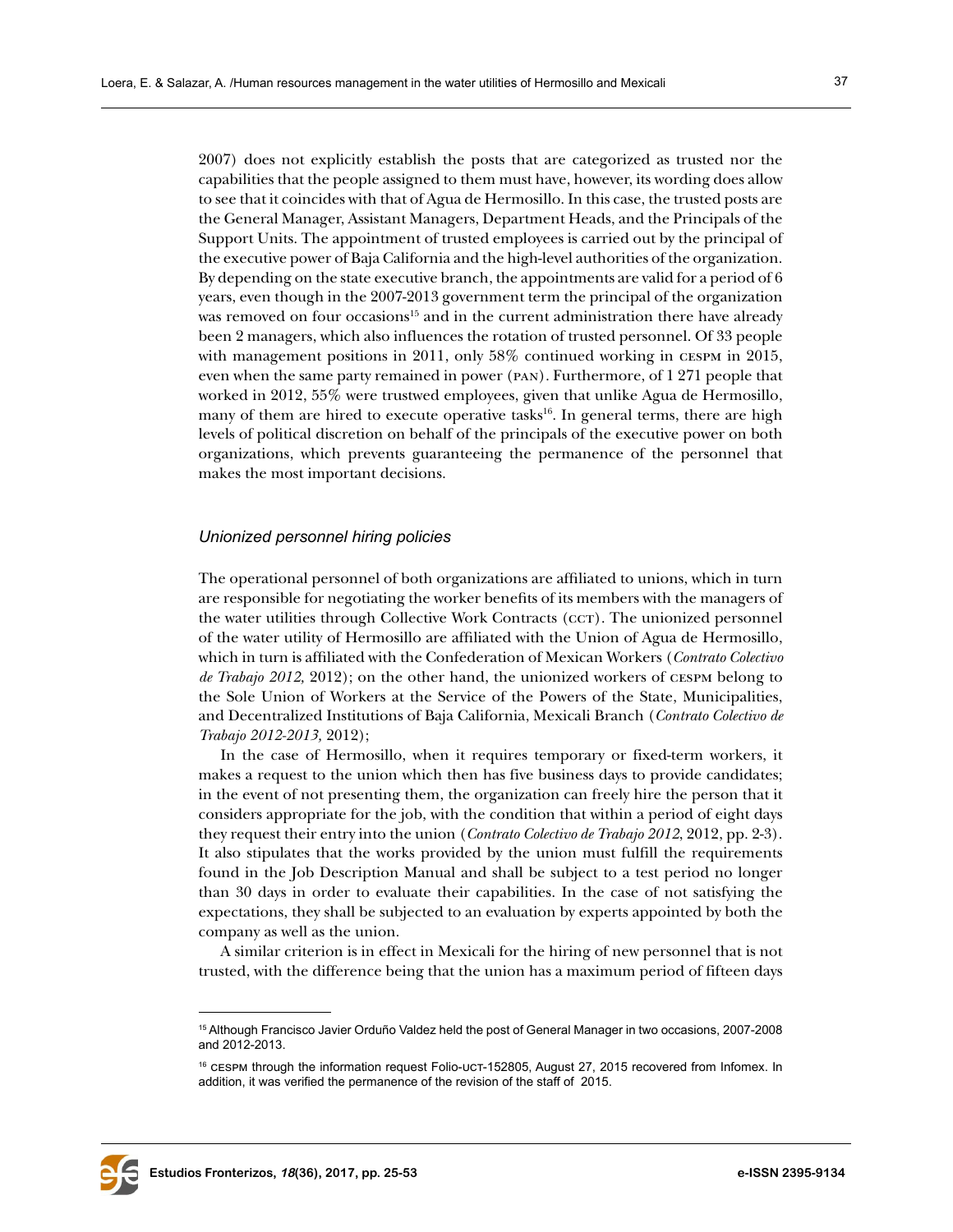to provide a candidate to the area of human resources with the condition that they comply with the profile required for the  $job^{17}$ . Otherwise, the organization can hire someone with the condition that they shall subsequently request their affiliation to the Union (*Contrato Colectivo de Trabajo 2012-2013*, 2012, clause twenty-sixth).

The mechanisms employed for the hiring of unionized personnel interfere in the ability of the organizations to select ideal persons for the vacant positions, as it is limited to the proposals made by the unions. These measures affect the areas responsible for human resources management of the organizations by inhibiting the possibility of implementing innovative strategies to select qualified personnel, thus affecting the professionalization of the workforce.

#### Training and development

Another key mechanism to increase the administrative capacity is related to the training18, development, and incentives system that an organization can offer to its collaborators, on the understanding that the greater the interest to identify the learning needs of the workers, providing incentives to reduce worker rotation, and offering opportunities to develop its human resources, the greater the possibility of professionalizing the bureaucratic device shall be.

#### *Training and development in Agua de Hermosillo*

The Internal Work Regulation of Agua de Hermosillo (*Reglamento Interior de Trabajo de Agua de Hermosillo*, 2013) defines the training policies and links them directly with productivity. The organization has the responsibility of implementing training programs both to develop the capabilities of the workers, in order to prepare them to occupy higher level positions, as well as to prevent work risks and raise productivity. This task is delegated to the Human Resources Department (HRD) (Manual de Organización de Agua de Hermosillo, 2011).

Formally, the Organizational Development and Training Department (ODTD) through the Detection of Training Needs (DTN) identifies the areas that need to be strengthened and selects the personnel that requires training (Programa Operativo Anual  $[$ POA $]$   $2013)$ <sup>19</sup>. The DTN emerges from the premise that there is a deficit between the capabilities required for the execution of a task and the abilities an employee has. However, it can be observed in Table 3 that there is no follow-up to the training program



<sup>17</sup> Manuel Guerrero. Union delegate of CESPM, expressed that recently the CESPM hired directly without doing the corresponding procedure with the union. Interview in Mexicali, B.C. January 2014.

<sup>18</sup> According to Chiavenato (2007, p. 386):

Training is the short-term educational process, implemented in a systematic and organized manner, through which people acquire knowledge, develop abilities and competences in relation to defined objectives. Training entails the transmission of specific knowledge related to the work, attitudes with regard to aspects of the organization, the task and the environment, as well as the development of abilities and competences.

 $19$  This activity is carried out by the Training Department.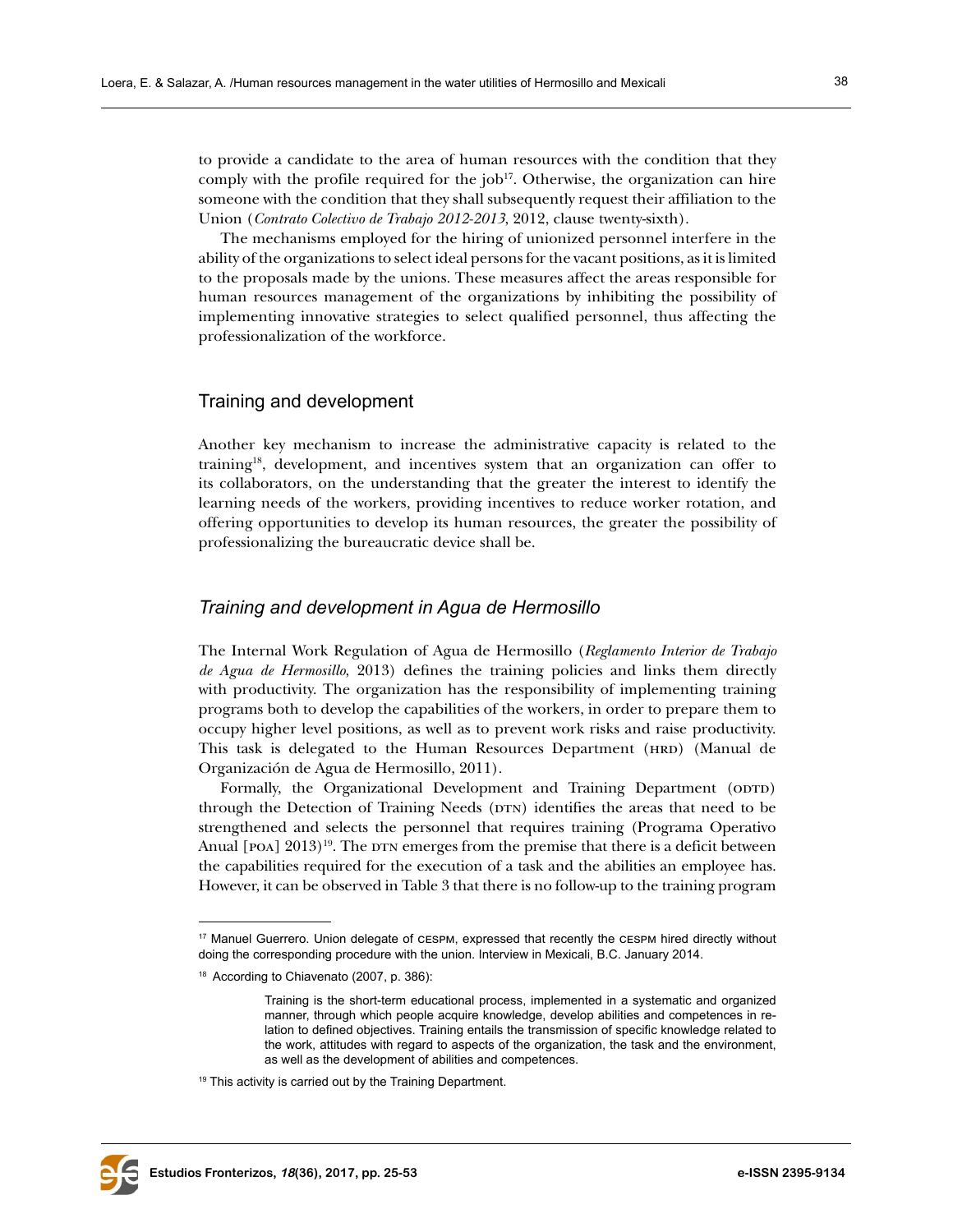given that of the thirteen activities indicated in the Annual Operational Program<sup>20</sup> (AOP), only in four of these was  $(+/-)$  20% of what is programmed carried out.

|      | <b>Annual Operational Program 2009-2013</b>                              | <b>Yearly</b> goals     |                           |                   |                |                      |
|------|--------------------------------------------------------------------------|-------------------------|---------------------------|-------------------|----------------|----------------------|
| Year | Description                                                              | Unit Respon-<br>sible   | Unit of Mea-<br>surement  | $Pro-$<br>grammed | Executed       | Fulfill-<br>ment $%$ |
| 2013 | Assistance to different training<br>events                               | Administrative<br>Audit | Course                    | 8                 | 14             | 175                  |
| 2013 | Assistance to different training<br>events                               | Project Audit           | Event                     | 5                 | 5              | 100                  |
| 2013 | Comply with access to training and<br>certification of systems personnel | Systems                 | Certificate               |                   | 1              | 9                    |
| 2013 | Training program                                                         | <b>HR</b>               | Report                    | 26                | 27             | 104                  |
| 2013 | Training Needs diagnoses                                                 | <b>HR</b>               | Report                    | 3                 | $\overline{2}$ | 67                   |
| 2012 | Program training courses based on<br>the authorized resources            | <b>HR</b>               | Hours / Man<br>/ Training | 4                 | 1.5            | 38                   |
| 2012 | Attend different types of training                                       | Administrative<br>Audit | Review                    | 1                 | 12             | 1 200                |
| 2012 | Attend different types of training                                       | Project Audit           | Event                     | 3                 | 6              | 200                  |
| 2011 | Training to the personnel in custom-<br>er service                       | Of. Com                 | Person                    | 343               | 193            | 56                   |
| 2011 | Training program                                                         | <b>HR</b>               | Event                     | 12                | 11             | 92                   |
| 2010 | Training to the personnel in custom-<br>er service                       | Of. Com                 | Person                    | 40                | $\Omega$       | $\Omega$             |
| 2010 | Carry out DTN diagnosis                                                  | <b>HR</b>               | Document                  | 1                 | 1              | 100                  |
| 2010 | Training courses and workshops                                           | <b>HR</b>               | Course                    | $\theta$          | $\theta$       | n/a                  |
| 2009 | Carry out DTN diagnosis                                                  | <b>HR</b>               | Document                  | 1                 | $\theta$       | $\theta$             |

**Table 3: Training activities implemented by Agua de Hermosillo 2009-2013 through the AOPs**

Source: Own elaboration with information from Instituto de Transparencia Informativa del Estado de Sonora (Ities) (2017).

These failures are not exclusive to the option, given that the various areas that program training activities also did not comply with the program. For example, in 2013, the Administrative Audit programmed eight training courses and carried out fourteen, the Systems area programmed 11 activities though in the end it only carried out one; likewise, training for forty customer service people was programmed, but no training was done. This information helps to explain why the employees of Agua de Hermosillo are not prepared for customer service. The systems area complied with only 1 out of 11 programmed certifications. Only Project Audit programmed and executed five training events (poa, 2013).



<sup>&</sup>lt;sup>20</sup> According to *Instructivo para la Formulación de los Programas Operativos Anuales 2015* (2014, p. 4):

The Annual Operational Programs are the budget programmatic instrument for the execution of the plan and development programs; they regulate the public administration activities for the respective year, establishing objectives, indicators and goals, and serve as a base for the formulation of Draft Budgets.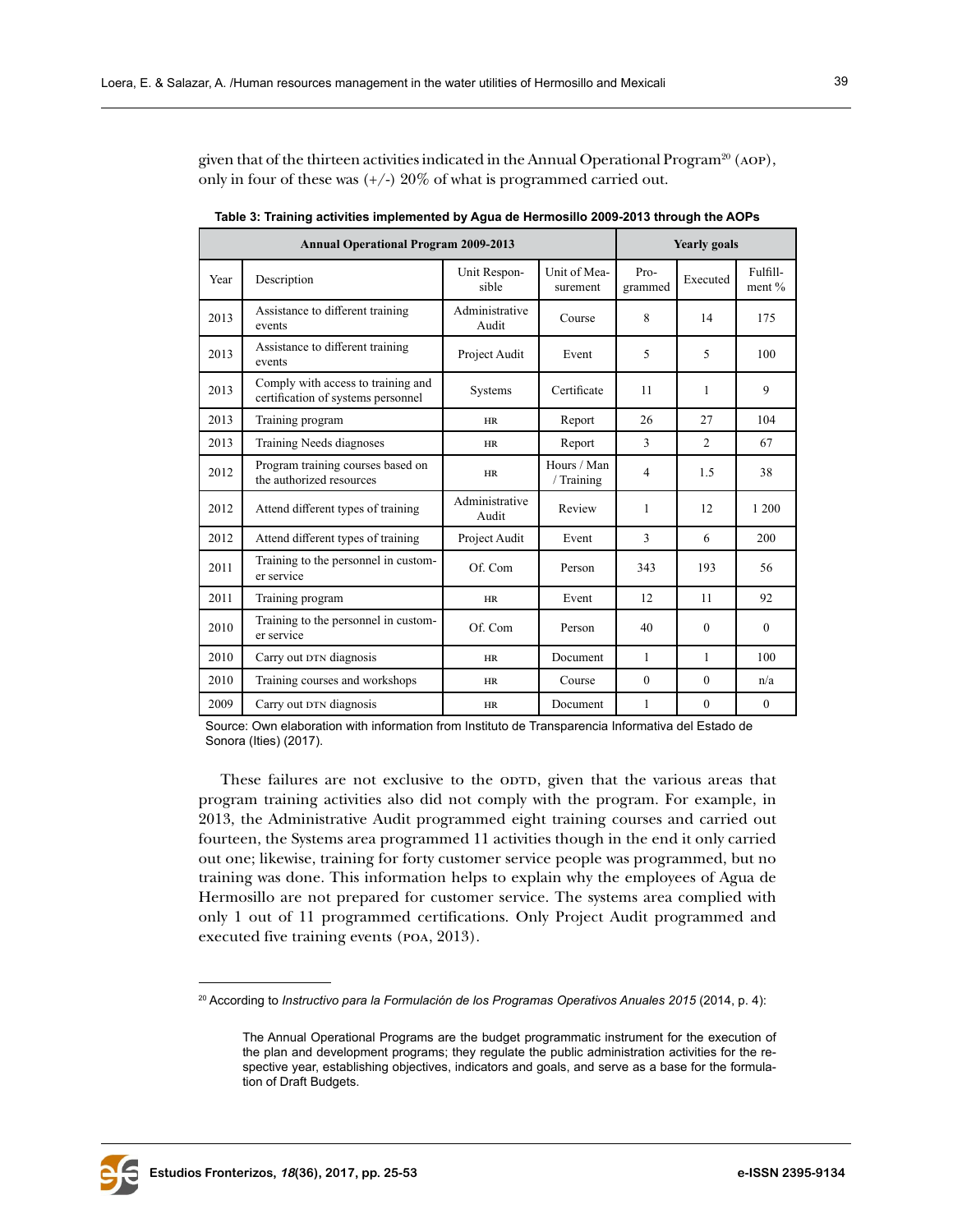On the other hand, in the transparency portal of the organization, section *Comparison Management System*, the Sonora Water Commission (*Comisión Estatal de Agua de Sonora*  [ceason] places various courses at the disposal of Agua de Hermosillo, indicating to it the number of employees that can attend, however, the organization does not have a record of the personnel that attends these courses. This indicates that no follow-up is given to the training of the personnel, and as such it is not clear how the organization links training with productivity or based on what criteria the programs are designed with the needs that the personnel actually requires.

Regarding development, the cct notes that the vacant posts are covered in accordance with the Regulation of the Structured Joint Commission (*Reglamento de la Comisión Mixta de Escalafón*) establishing that the worker shall be subjected to a test period of thirty days, and in case of not satisfying the evaluation, the worker that came in second place shall be accredited (*Contrato Colectivo de Trabajo 2012,* 2012, p. 3). With these measures, it is intended to formally link training with development, for which it is also necessary to program the courses required by the employees and to plan the schedules so that they can attend; this, of course, without neglecting the development of the everyday activities they carry out. Table 4 shows the training subject matters, categorized into five groups, that the personnel received for the 2011-2013 period.

|                                                           | 2011           |          | 2012     |          | 2013  |         | <b>Period Average</b> |         | <b>Total</b> |         |
|-----------------------------------------------------------|----------------|----------|----------|----------|-------|---------|-----------------------|---------|--------------|---------|
| Subject                                                   | Hours          | Attend.* | Hours    | Attend.  | Hours | Attend. | Hours                 | Attend. | Hours        | Attend. |
| Computing and/or<br>software handling                     | $\overline{2}$ | 4        | $\theta$ | $\theta$ | 10    | 40      | 4                     | 15      | 12           | 44      |
| Understanding and<br>management of<br>technical resources | 12             | 69       | 12       | 101      | 64    | 1 1 6 0 | 29                    | 443     | 88           | 1 3 3 0 |
| Prevention and<br>safety                                  | 4              | 10       | 4        | 45       | 22    | 298     | 10                    | 118     | 30           | 353     |
| Personal growth,<br>induction, and<br>teamwork            | 62             | 392      | 39       | 587      | 32    | 1 0 1 5 | 44                    | 665     | 133          | 1994    |
| Fiscal and admin-<br>istrative matters                    | $\mathbf{0}$   | $\theta$ | 1        | 35       | 44    | 302     | 15                    | 112     | 45           | 337     |
| Others                                                    | $\theta$       | $\theta$ | $\theta$ | $\theta$ | 3     | 677     | 1                     | 226     | 3            | 677     |
| Total                                                     | 80             | 475      | 56       | 768      | 172   | 2815    | 103                   | 1 3 5 3 | 308          | 4058    |

**Table 4: Training for the employees of Agua de Hermosillo 2011-2013**

Attend<sup>\*</sup>: Number of attendances.

Source: Own elaboration with information request to Agua de Hermosillo no. 00193514, April 30, 2014 recovered from Infomex.

From Table 4, the following stands out: in 2011, 475 attendances were recorded for the courses, assuming that each one of these attendances represent only one participation, of the 921 employees only 52% received training. The high number

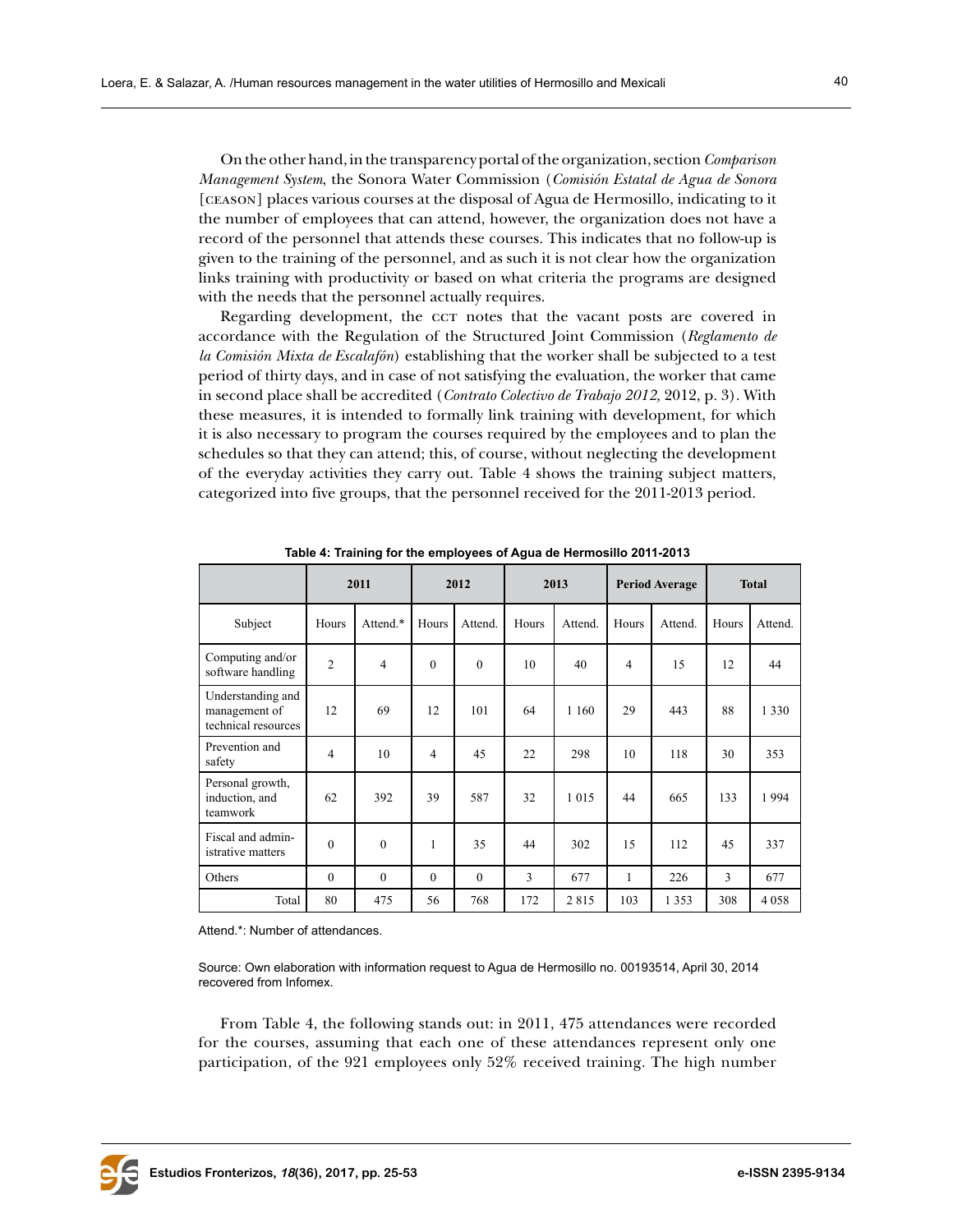of attendees observed in the period (4 058) is due to the fact that in 2013, courses were carried out with a duration of two hours but with massive attendance, among them: "Water in common" (*Agua en común*) to which 661 employees attended, "I better do it right. My job" (*Mejor ando bien. Mi trabajo*) with 451 attendees, or "The 5 S technique" (*Técnicas de las 5 S*) with 265 attendees. The subject Personal growth, induction, and team work with an average of 1 994 attendees was the most crowded, representing 49% of attendance; followed by Understanding and technical resources management with 33% attendance. Regarding the time invested, it was these two subjects that had the most hours dedicated to them and in conjunction represented 82% of the training hours. Furthermore, 22 institutions and/or agencies participated in imparting the 91 courses of the period, though the water utility itself imparted 72% of the total.

Finally, the programmed time for training for the three years was of 308 hours, therefore, the task for the organization is to reconsider its training program, look to increase the number of hours, improve the diagnosis of training needs, make the training of all of its employees extensive, but above all, comply with the program.

# *Training and development in Comisión Estatal de Servicios Públicos de Mexicali*

The Collective Work Contract of cespm establishes that the organization "shall instruct and/or train the workers so that they can efficiently perform their tasks, as well as prepare them to obtain promotions in accordance with the Promotion Guidelines" (*Contrato Colectivo de Trabajo 2012-2013*, 2012, p. 10). The Administrative Assistant Management is the area in charge of complying with this commitment $21$ through the Human Resources Department (*Reglamento Interno de la Comisión Estatal de Servicios Públicos de Mexicali*, 2007). However, employee preparation is not the only way to receive a promotion within the organization, given that in accordance with the ccT of the cESPM "it is obligatory to automatically promote any unionized worker who has remained static in a level comprised of 01ª to 10 to the immediately superior level for a duration of two years" (*Contrato Colectivo de Trabajo 2012-2013,* 2012, p. 20).

As in Hermosillo, the DTN is the method utilized by the Administrative Assistant Management of the water utility of Mexicali to design its training programs. Table 5 shows that they provide good follow-up to the training program, as practically all of the actions programmed in the AOPs in the period were executed with a  $(+)$  20% of the actions. On the other hand, the information $^{22}$  they presented was classified into five main topics.



<sup>&</sup>lt;sup>21</sup> According to the Organizational manual of CESPM, among the tasks entrusted to the Administrative Assistant Management is the following: "Coordinate training and promote the growth of the personnel" (Manual de Organización General, 2013, p. 22).

<sup>&</sup>lt;sup>22</sup> Request for information UCT-141017, April 30, 2014, CESPM, recovered from Infomex.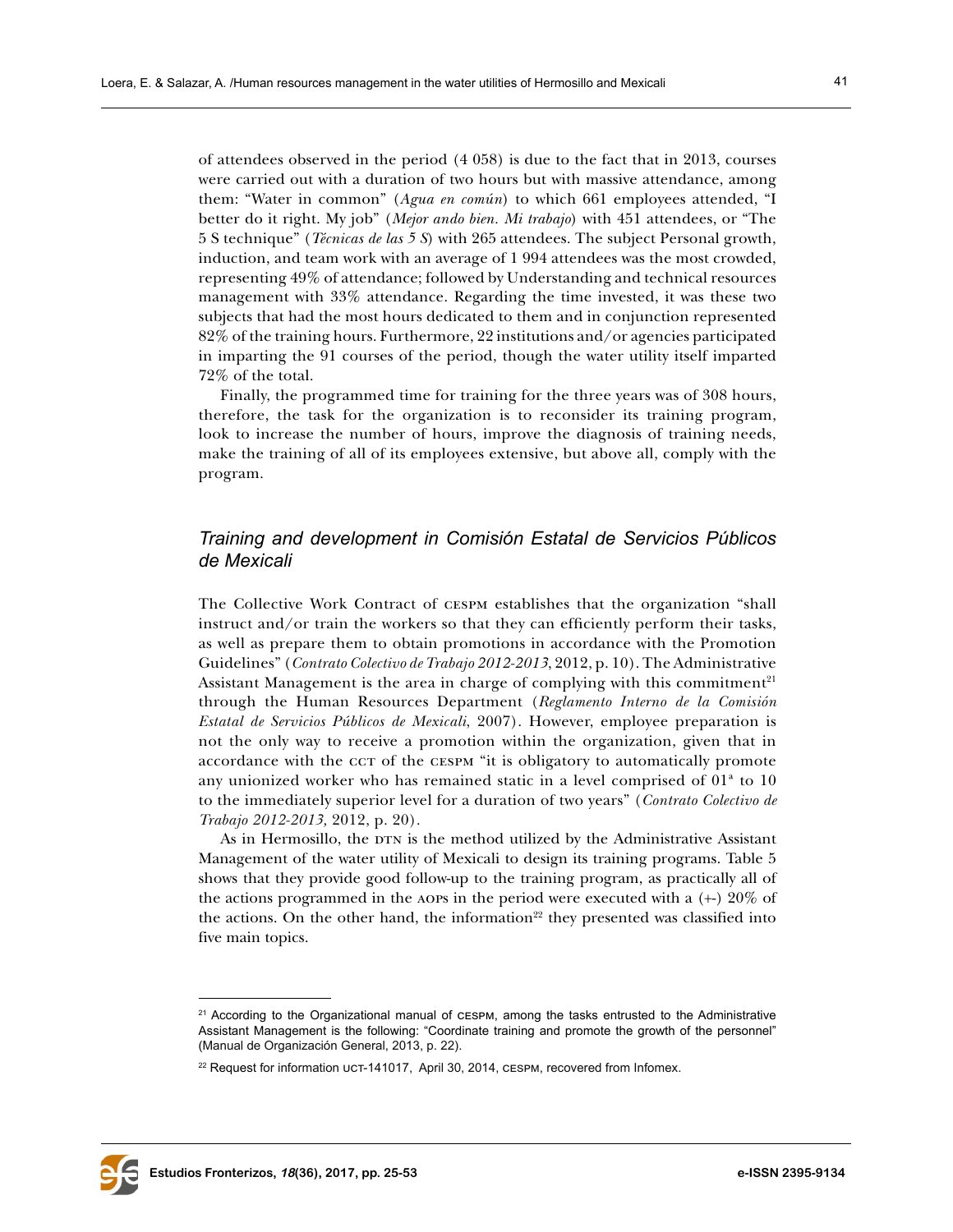|       | Annual Operational Program 2008-2013                                 | Yearly objectives                                  |                          |            |          |                      |
|-------|----------------------------------------------------------------------|----------------------------------------------------|--------------------------|------------|----------|----------------------|
| Year  | Description                                                          | Unit responsible                                   | Unit of mea-<br>surement | Programmed | Executed | Fulfill-<br>ment $%$ |
| 2013  | Actions to help institu-<br>tional strengthening                     | Administrative<br><b>Assistant Manage-</b><br>ment | Courses                  | 43         | n/d      | 0                    |
| 2012  | Actions to help institu-<br>tional strengthening                     | Administrative<br><b>Assistant Manage-</b><br>ment | Persons                  | 777        | 903      | 116                  |
| 2011  | Actions to help institu-<br>tional strengthening                     | Administrative<br><b>Assistant Manage-</b><br>ment | Persons                  | 662        | 662      | 100                  |
| 2011  | Formality of the notifica-<br>tions of the administrative<br>actions | Planning                                           | Courses                  | 12         | 12       | 100                  |
| 2010  | Increase the quality of the<br>attendance                            | Administrative<br><b>Assistant Manage-</b><br>ment | Persons                  | 721        | 721      | 100                  |
| 2009  | Training for 89% of the<br>personnel                                 | Administrative<br><b>Assistant Manage-</b><br>ment | Persons                  | 1 1 2 8    | 1 1 7 5  | 104                  |
| 2008* | Qualify the personnel of<br>the organization                         | Administrative<br><b>Assistant Manage-</b><br>ment | Persons                  | 3 2 7 6    | 4 0 5 5  | 124                  |

| Table 5: Training activities implemented by the Comisión Estatal de Servicios Públicos de |
|-------------------------------------------------------------------------------------------|
| Mexicali 2008-2013                                                                        |

2008\*: In this year, the number of employees programmed and trained increased considerably due to the seismic movements that occurred in February of that year and other courses that were of interest to all the personnel that works in the cespm such as the course: Team integration for the personnel of cespm, and The Value of Work.

Source: Own elaboration with information from: Portal de Transparenciabc.<sup>23</sup>

According to Table 6, in 2013, of the 1 271 people that worked in the  $CESPM^{24}$  only 53% received training (assuming that each of the registered attendees took only one training course), but unlike Hermosillo, they allocated 1 964 hours to the training. In the period of 2011-2013, the subject "Understanding and Technical resources management" was the most attended, with 995 attendances, representing 41% of the total; this was followed by "Prevention and Safety" with 19% attendance. Regarding the time invested, 38% of the total training time was allocated to the subject "Knowledge and Technical resources management". Additionally, 64 speakers participated in imparting the 147 courses (11 physical and 54 moral persons), of which 28% of the total were imparted by cespm, followed by the Baja California Water Commission with 7%.25



<sup>23</sup> However, at the link http://dceg.bajacalifornia.gob.mx/Sasip/frmPublicacionesDeOficio.aspx?id=1045 only the years 2015, 2016 and 2017 are currently available.

<sup>&</sup>lt;sup>24</sup> Request for information UCT-141017, April 30, 2014, CESPM, recovered from Infomex.

<sup>&</sup>lt;sup>25</sup> Among those that standout are the following: CEA BC, UABC, COPARMEX, CONAGUA, The North American Development Bank, IMTA, CFE, Institute for Technical Development (INDETEC), among others.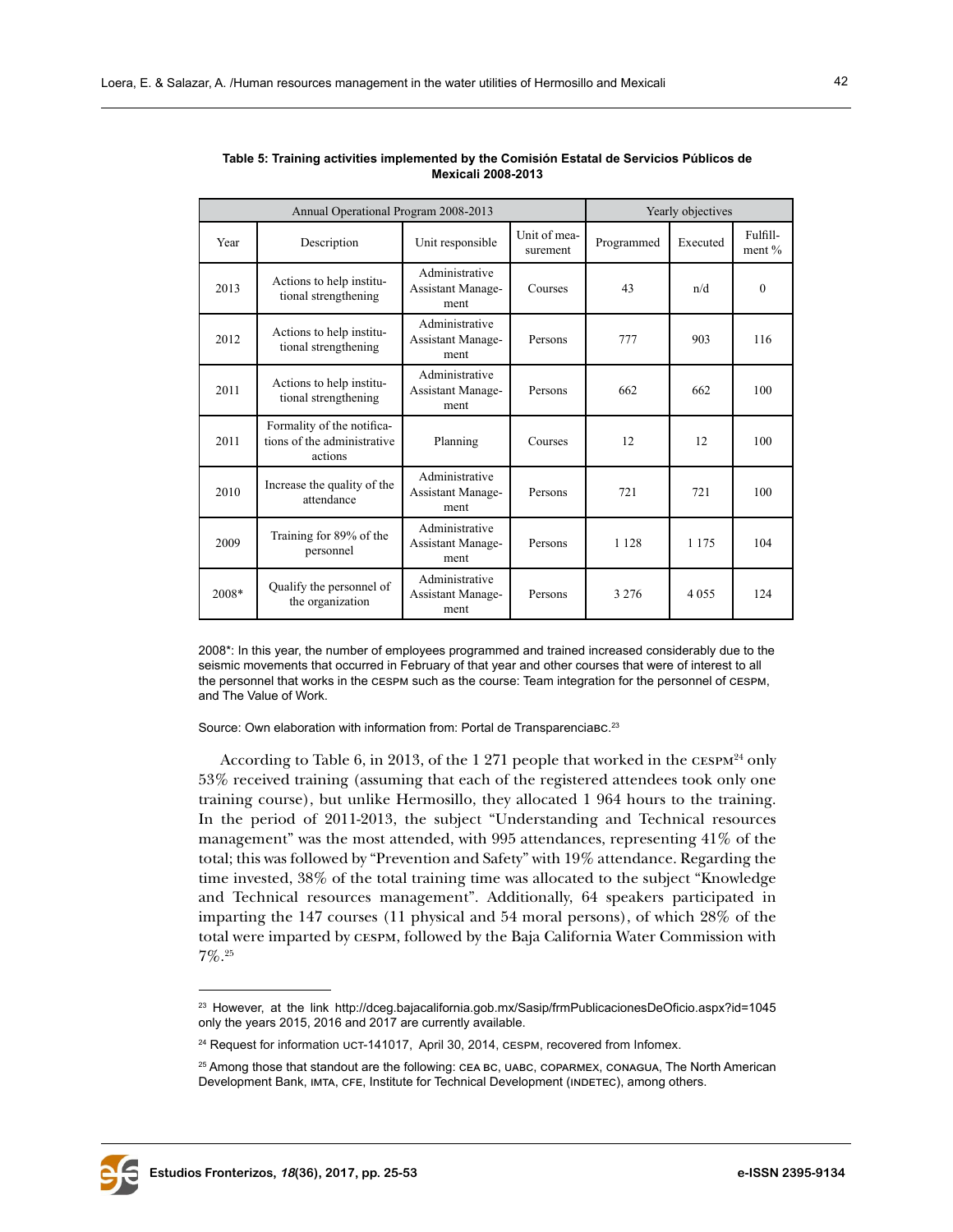|                                                                   | 2011  |         | 2012  |                | 2013         |              | <b>Period Average</b> |         | <b>Total</b> |         |
|-------------------------------------------------------------------|-------|---------|-------|----------------|--------------|--------------|-----------------------|---------|--------------|---------|
| Subject                                                           | Hours | Attend. | Hours | Attend.        | Hours        | Attend.      | Hours                 | Attend. | Hours        | Attend. |
| Computing<br>and/or soft-<br>ware handling                        | 156   | 125     | 8     | 19             | 60.5         | 118          | 75                    | 87      | 224.5        | 262     |
| Understand-<br>ing and<br>management<br>of technical<br>resources | 129   | 181     | 478   | 583            | 138.5        | 191          | 249                   | 318     | 745.5        | 955     |
| Prevention<br>and safety                                          | 49    | 140     | 126   | 153            | 53.5         | 143          | 76                    | 145     | 228.5        | 436     |
| Personal<br>growth,<br>induction, and<br>teamwork                 | 60    | 60      | 6     | 84             | 50           | 172          | 39                    | 105     | 116          | 316     |
| Fiscal and<br>administrative<br>matters                           | 303   | 172     | 192   | 43             | 41           | 53           | 179                   | 89      | 536          | 268     |
| Others                                                            | 108   | 63      | 6     | $\overline{4}$ | $\mathbf{0}$ | $\mathbf{0}$ | 38                    | 22      | 114          | 67      |
| Total                                                             | 805   | 741     | 816   | 886            | 343.5        | 677          | 654.8                 | 768     | 1964.5       | 2 3 0 4 |

**Table 6: Training of the workers of the Comisión Estatal de Servicios Públicos de Mexicali 2011- 2013**

Source: Own elaboration with information from Request for information uct-141017, April 30, 2014, cespm, recovered from Infomex.

This section shows that Agua de Hermosillo has a legal framework that allows the management of the organization to have better control regarding the promotion policies, as it provides means to promote the personnel while in turn requiring the capability to develop new functions. However, the organization has difficulties in complying with its training program, in addition to the fact that the courses it offers are limited, and in some cases, last less than two hours and are imparted in an undifferentiated manner to hundreds of workers. The training programs of the cespm cover a broad variety of topics that allow its employees to choose according to their learning needs, however, the hierarchy system enables the automatic promotion in accordance with the criterion of seniority.

## Salaries, benefits and incentives

The total cost regarding the remuneration that is received by a trusted employee in Hermosillo is of approximately 228 500 pesos a year (19 042.67 pesos a month). Of the employees, 213 are trusted and 708 are unionized, and these represent for the organization an annual cost (including salary and the incentives and compensations

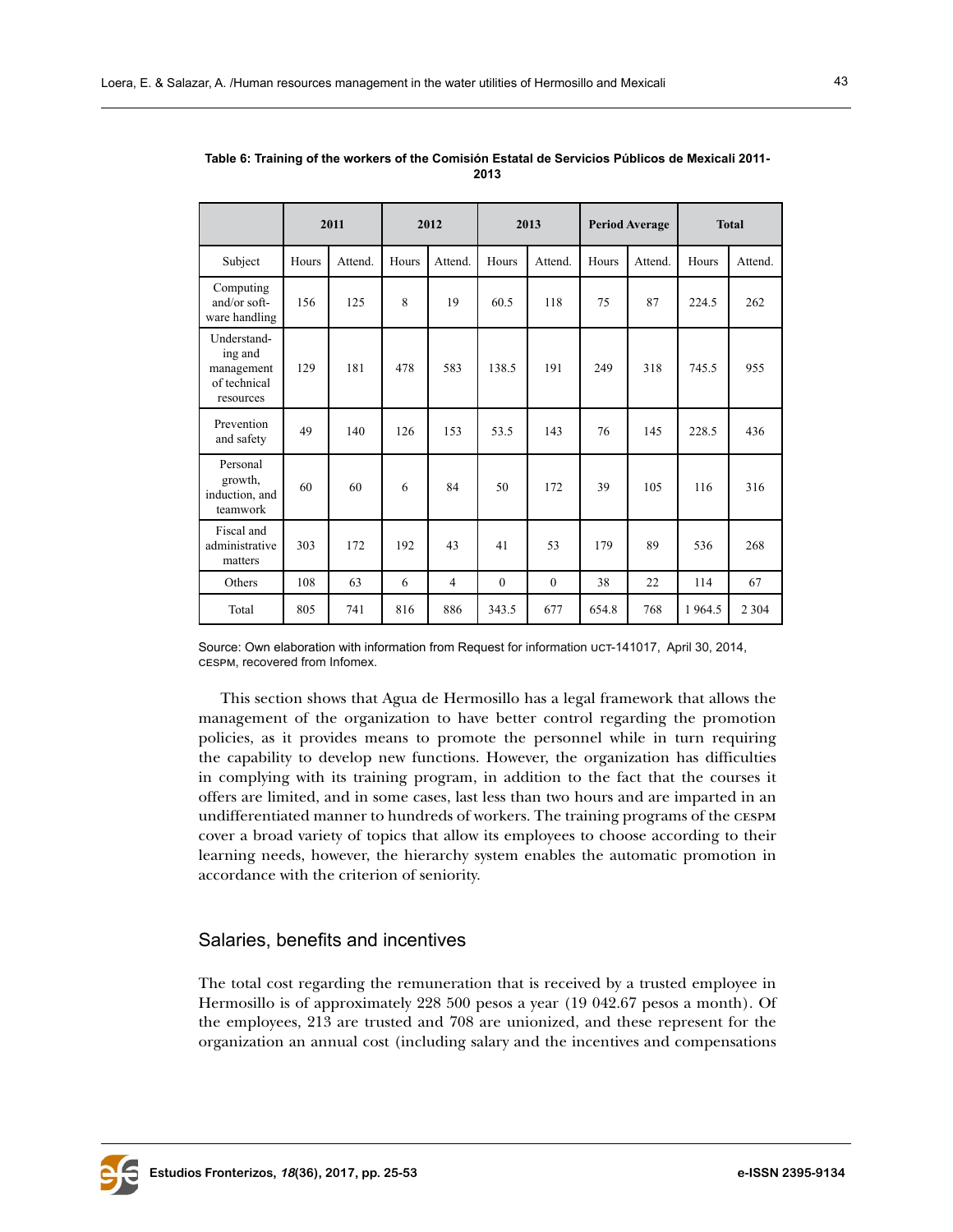system) of approximately  $72\,278^{26}$  pesos a year for each one of them. That is, a trusted employee receives an average monthly income of approximately 316% more than a unionized employee. Considering both trusted and unionized employees, the average annual total remuneration received by an employee of Agua de Hermosillo in 2012 was of approximately 108 407 pesos (9 033 pesos a month).

Moreover, in the 2012 Global Balance Report per Object of Expenditure<sup>27</sup> of Agua de Hermosillo, the organization allocated \$230 457 694 pesos for Personal services. Of these, 32% were allocated to the salary payment of 92128 workers, which represented an average annual cost of 79 946 pesos per employee (See Table 7).

| Concept                                    | Agua de Hermosillo | <b>CESPM</b> |
|--------------------------------------------|--------------------|--------------|
| Number of employees                        | 921                | 1 2 7 1      |
| Number of unionized employees              | 708                | 566          |
| Number of trusted employees                | 213                | 705          |
| Personal services                          | 230 457 694        | 507 847 785* |
| Payment of salaries                        | 73 630 417         | 150 697 038  |
| Average annual income per employee         | 79 946             | 118 566      |
| Average annual base income per employee    | 72 278**           | 125 628      |
| Average annual income per trusted employee | 228 500**          | 112 896      |
| Annual cost of the unionized personnel     | n/d                | 443 154      |
| Annual cost of the trustwed personnel      | n/d                | 352 060      |
| Annual cost of the personnel               | 250 226            | 399 566      |

**Table 7: Personal service expenditures in Agua de Hermosillo and cespm for 2012**

\*Includes the sum of 8 820 496 of the personnel classified as others.

\*\*Estimation based on a salary scale consulted in the website of Agua de Hermosillo.

Source: Information request no. 76014 February 26, 2014, Agua de Hermosillo, Infomex and cespm. 29

In the case of Mexicali, the ccT of the CESPM (*Contrato Colectivo de Trabajo 2012-2013*, 2012) establishes the salary that each employee receives according to their post. In 2012, 150 697 038 pesos were allocated just to cover the salary of 1 271 employees,



<sup>&</sup>lt;sup>26</sup> Calculation done with information from Agua de Hermosillo.

<sup>&</sup>lt;sup>27</sup> Information request with folio 76014. February, 26, 2014, Agua de Hermosillo, Infomex.

<sup>&</sup>lt;sup>28</sup> It was not possible to itemize the information by type of contract, as the information requested through Folio 182014. Was incomplete and confusing for the analysis. Agua de Hermosillo, April 2014.

<sup>29</sup> For online consultation http://cim.ebajacalifornia.gob.mx/CIM/Publicacion/Temporal/2014\_4\_7\_8\_2\_3\_14.pdf pero el año más reciente que aparece es el 2014.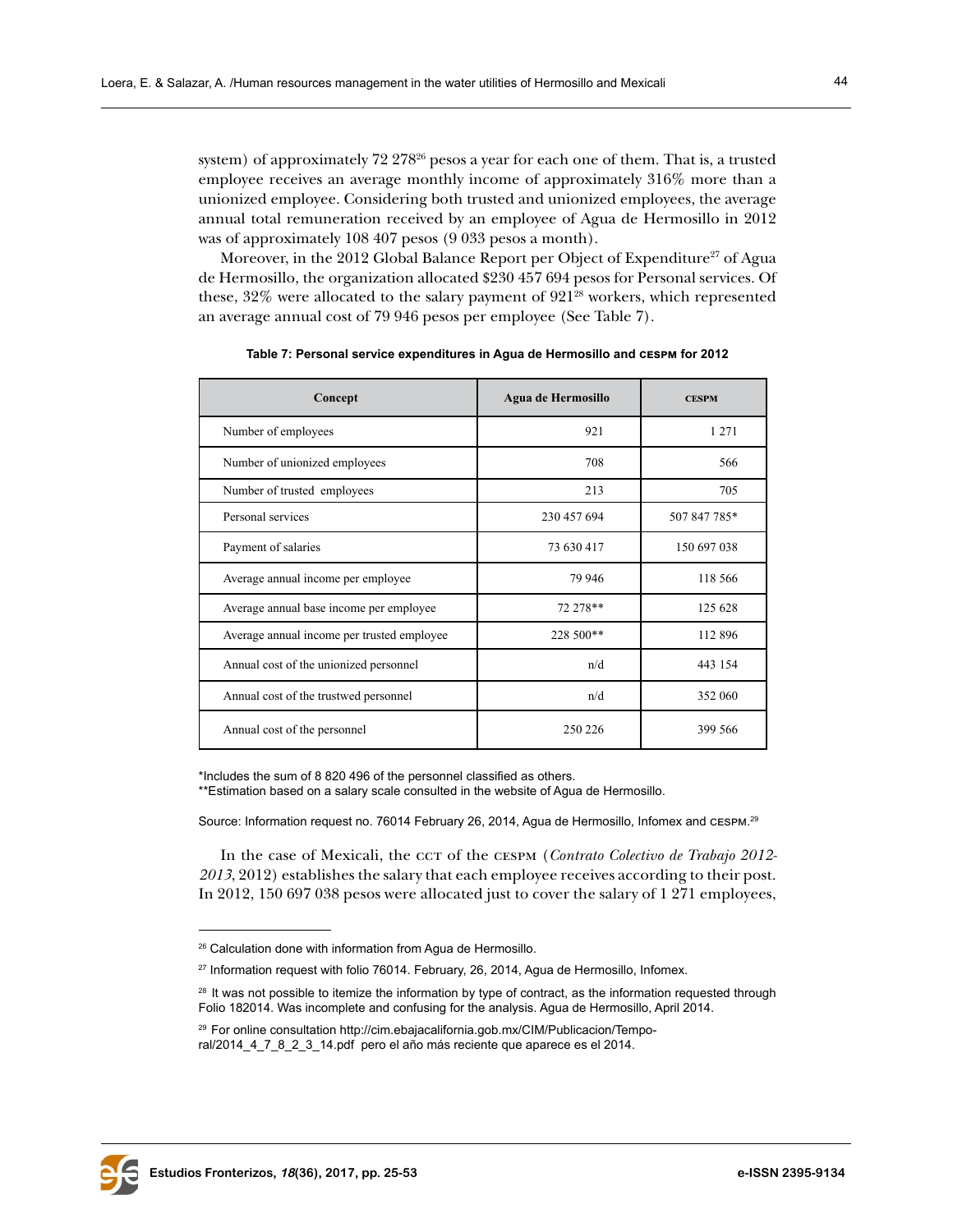which generated a yearly average of 118 565 pesos per employee. This payment represented 29.7% of the total cost of the Personal services partition. Regarding the cost for type of contract, the average yearly expenditure per unionized employee was of 125 628 pesos (9 408 monthly), whereas for the trusted employees it was of 112 896 (10 469 monthly). In comparative terms, with regard to the payment of salaries, the employees of Mexicali received approximately 32% more than those of Hermosillo.

#### *Incentives and benefits*

In Hermosillo, the cct establish the work benefits that supplement the income of the works, these benefits sum up to a total expense of 126 271 728 pesos, which is 42% higher to the payment of salaries (*Contrato Colectivo de Trabajo 2012,* 2012).

In Mexicali, according to the ccr, the income of the workers is supplemented with the "Additional and special remuneration" and "Other social and economic benefits" that represent a total sum of 294 300 147 pesos, that is, a 49% higher to the amount allocated for the payment of salaries (*Contrato Colectivo de Trabajo 2012-2013*, 2012).

## *Expenditure on social security*

The Water Utilities also allocate economic resources to cover the health services of its employees, as well as to ensure a source of income after their retirement. Among the main things are the following: medical service fees, other social security benefits; payments due to death, pensions and retirement, contributions to the Workers Savings Fund; compensations to the personnel, group insurances; among others. In Hermosillo, in 2012, 12.6% of the total payments for Personnel Services were allocated to this category.30

On the other hand, in Mexicali the expenditure allocated to cover the Social security contributions represented approximately 12% (61 274 993) of the Personal services category. Furthermore, in the Collective Work Contracts of the organizations, we found other benefits in favor of the workers that are superior those stipulated by the Federal Labor Law, regarding the working day and the vacation period. These benefits, though they do not directly impact in the salary, can signify a high cost for the organizations if the tasks needed to be carried out are not adequately programmed.

In addition, some of the benefits provided by the organization to the workers are received through the union. Table 8 shows a summary of the information provided by the organization regarding the payment they made to the unions. It is important to note that the full amount is not allocated to the workers, given that the unions use a percentage to cover its own expenses.



<sup>30</sup> Information request with folio no. 76014, February 26, 2014, Agua de Hermosillo, Infomex.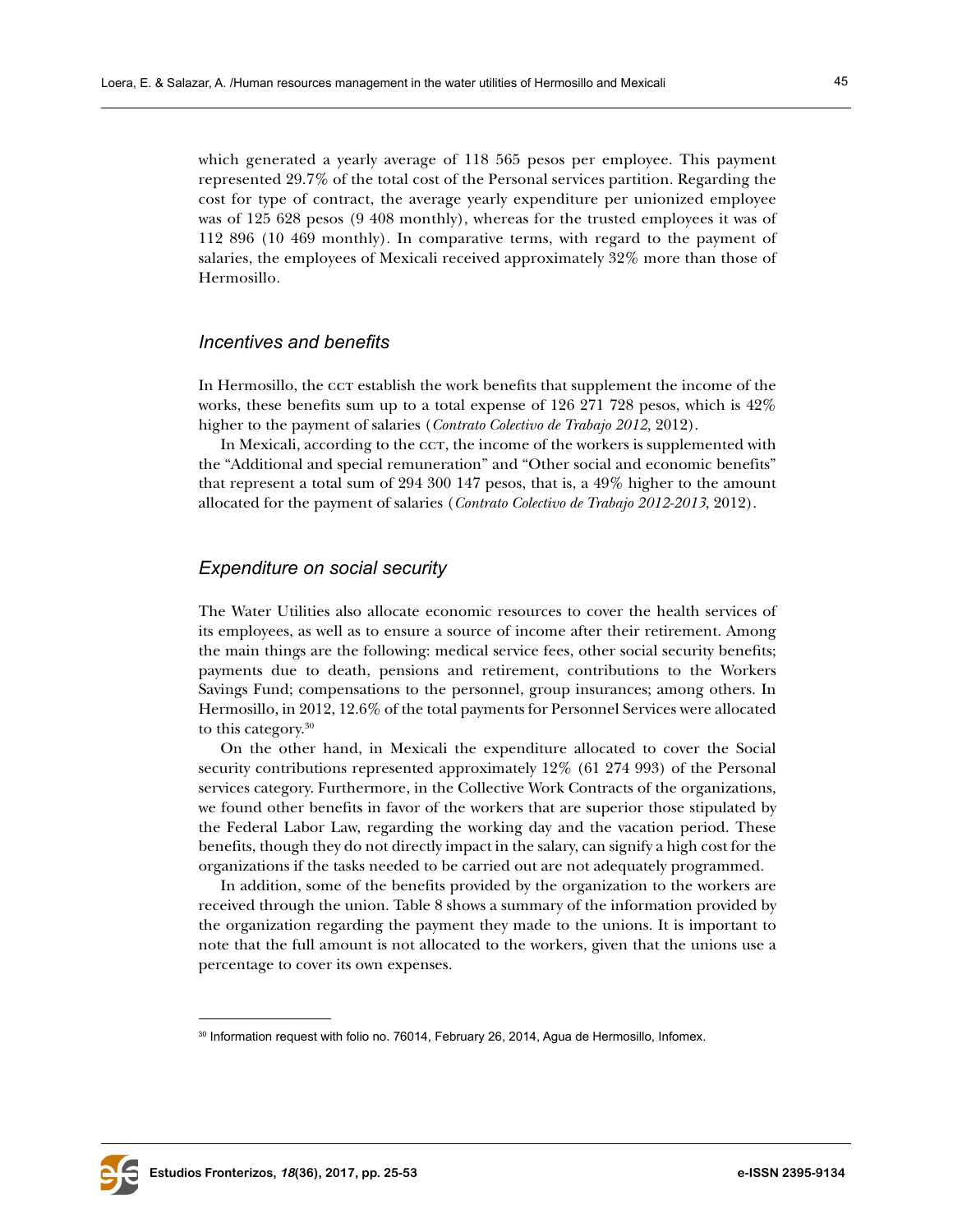| Year  | Agua de Hermosillo | <b>CESPM</b>  |
|-------|--------------------|---------------|
| 2008  | 1 389 896          | 5 774 678     |
| 2009  | 732 513            | 6 5 1 3 2 4 0 |
| 2010  | 1 337 682          | 6 0 35 6 26   |
| 2011  | 2 7 14 6 03        | 5 845 835     |
| 2012  | 3 4 3 3 0 1 4      | 5 5 6 9 2 8 8 |
| Total | 9 607 707          | 29 738 667    |

**Table 8: Payments by the water utilities to the unions for the period of 2008-2012**

Source: Own information gathered from information requests no. 282514, February 26, 2014, from Agua de Hermosillo, Infomex and information requests no. 141330, June 26, 2014 from cespm, Infomex.

While the average annual cost per employee at Agua de Hermosillo was of \$142 003 pesos, in cespm it was of \$226 96631 pesos. The average total costs of Personal Services for Agua de Hermosillo per employee was of approximately 250 225 pesos, whereas for each employee of the cespm it was of approximately 399 000 pesos. This difference appears to substantiate the concern of the principal of the cespm, as the cost it represents to the organization is approximately 62% greater to the cost per employee that it represents for Agua de Hermosillo. However, one must also analyze the benefits generated32 from having an income (*ingreso corriente total percápita* [tcipc]) above the tcipc of Hermosillo and Mexicali, and which results in the almost non-existent rotation of unionized personnel and in the performance of their functions.<sup>33</sup> However, it is worthwhile noting that the expenses on Personal Services comprise a considerable portion of the expenses of both organizations: in 2012, Agua de Hermosillo used 36% of its egress budget to pay for this category, whereas cespm allocated 44%34.

# **Sanctions**

Both in the cct (*Contrato Colectivo de Trabajo 2012*, 2012) as in the Internal Regulation of Agua de Hermosillo (*Reglamento Interior de Agua de Hermosillo*, 2013) there are sections that specify the causes for sanctions to the workers, which range from admonishment to temporary suspension, all the way up to serious offences that can be reason for the termination of the individual work contract. In this sense, it is established that



<sup>&</sup>lt;sup>31</sup> Includes average salary, temporary salary, social services to students and professionals, bonuses for effective years of service, seniority bonuses, sunday bonus, vacation bonus, christmas bonus, overtime and compensations.

<sup>&</sup>lt;sup>32</sup> The municipal leader of the PRI in Mexicali, the journalist in charge of the news of the CESPM, and the representative of the Canaco before the Administrative Council of the organization, agreed in their conclusion that the organization does an acceptable job.

<sup>33</sup> A functionary of the CESPM mentioned that for many people of the city of Mexicali, it is motivating to work at the cespm due to its work environment, and as such, once someone starts working there they try and do their best to remain within the state-owned organization.

<sup>34</sup> For the case of Hermosillo: Information requests no. 76014, February 26, 2014, Infomex; for the case of Mexicali: cespm, from the Portal de Transparenciabc.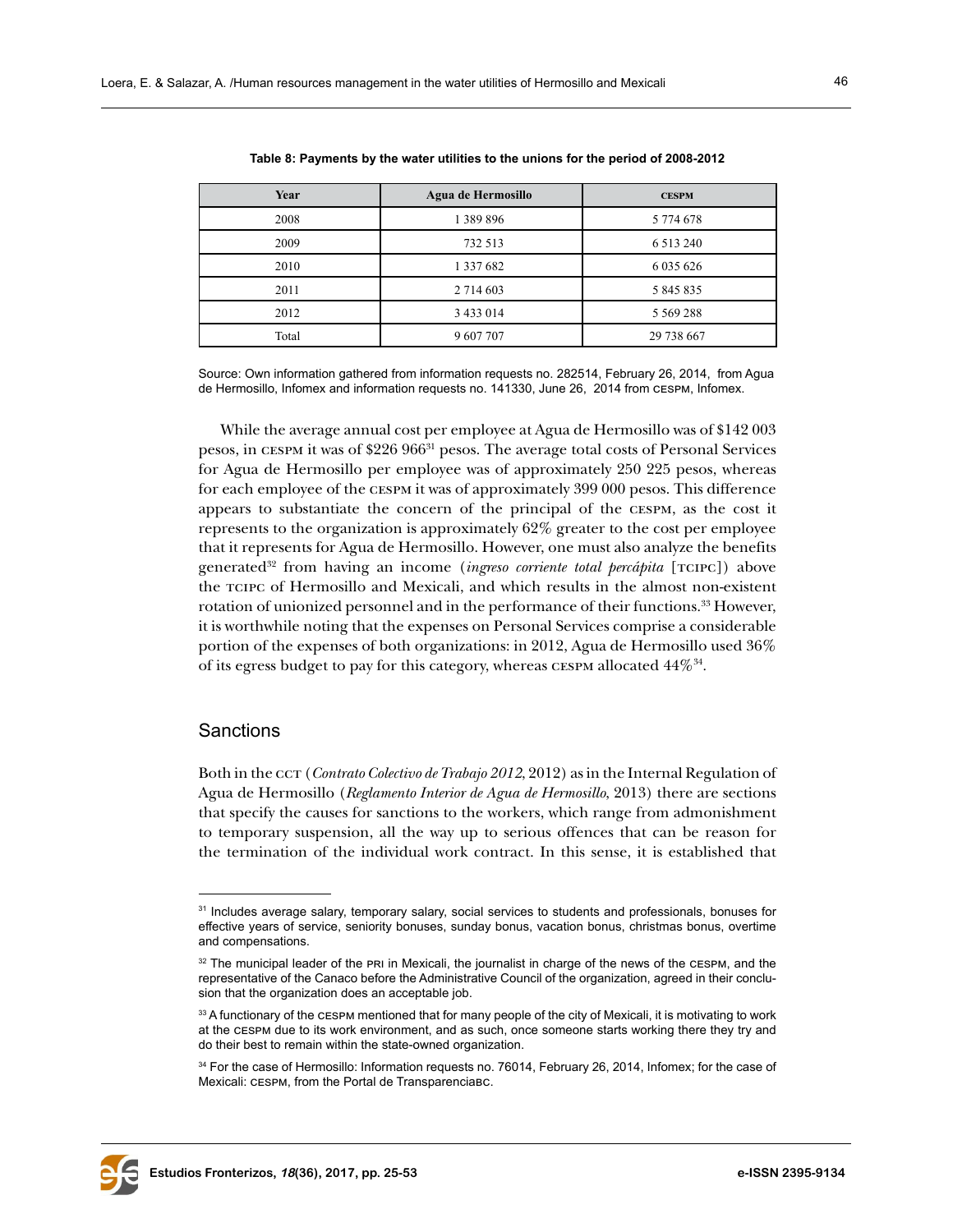in the case that a worker commits punishable offences, the organization shall issue the corresponding sanctions with the support of the union. It is also stipulated that in the case that the union sanctions a worker with suspension, the organization shall support these decisions. Chapter xiv of the Internal Regulation notes 29 prohibitions. Furthermore, Article 52 notes neglecting work as one of the causes for terminating a working relationship. Likewise, chapter xvi specifies the causes that could lead to terminating a work contract.

In the case of the cespm, the *Contrato Colectivo de Trabajo 2012-2013* (2012) does not specify the sanctions and/or possible causes for the termination of a working relationship. However, chapter ii of the Civil Service Law of the Workers at the Service of the Powers of the State, Municipalities, and Decentralized Institutions of Baja California (*Ley del Servicio Civil de los Trabajadores al Servicio de los Poderes del Estado, Municipios e Instituciones Descentralizadas de Baja California,* 1989), establishes the causes that could be grounds for termination if it is for a justified reason. Just as the reasons issued within the legal framework of Agua de Hermosillo go from the most logical such as the death of the worker or the termination of the contract, to dishonest and/ or immoral acts, abandoning work, unjustified absences, among others.

# Differences and Similarities of the Human Resources Management Systems of Agua de Hermosillo and Comisión Estatal de Servicios Públicos de Mexicali

Despite the fact that both organizations show deficiencies in their hrms, we found differences in two of the four categories outlined in the introduction to be developed in the analysis: 1) Staff hiring policies; 2) Training and development; 3) Salary, benefits, and incentives; 4) System of sanctions. The selection and hiring policies of the cespm and Agua de Hermosillo are designed to maintain the control of the union on the permanent personnel and of the principal of the executive power on the trusted personnel. This control is reinforced with the policies on both the benefits and aids provided through the unions such as those established in the System of sanctions, given that, to be able to admonish or sanction an employee, the mutual support of the organization-union is necessary.

The differences that explain part of the differentiated performance of the two organizations can be found in sections 2 and 3. Regarding section 2. Training and development of the personnel, in the case of Agua de Hermosillo, there is a lack of elements to make it possible to link knowledge to development, as its training programs are limited and have a short duration. On the other hand, there is no follow-up given to the training program. Agua de Hermosillo does not maintain a record of the personnel that attends external courses, for the course "Training of the customer service personnel" 40 people were programed and not one of them received the training. Formally, Agua de Hermosillo intends to link training with development, but does not program the courses required by the employees, nor does it schedule the workloads so that they can attend.

On the other hand, cespm, despite having promotions linked to the criterion of seniority, has a better control of its training programs. They are diverse and a greater number of hours are allocated to them than in Agua de Hermosillo. This

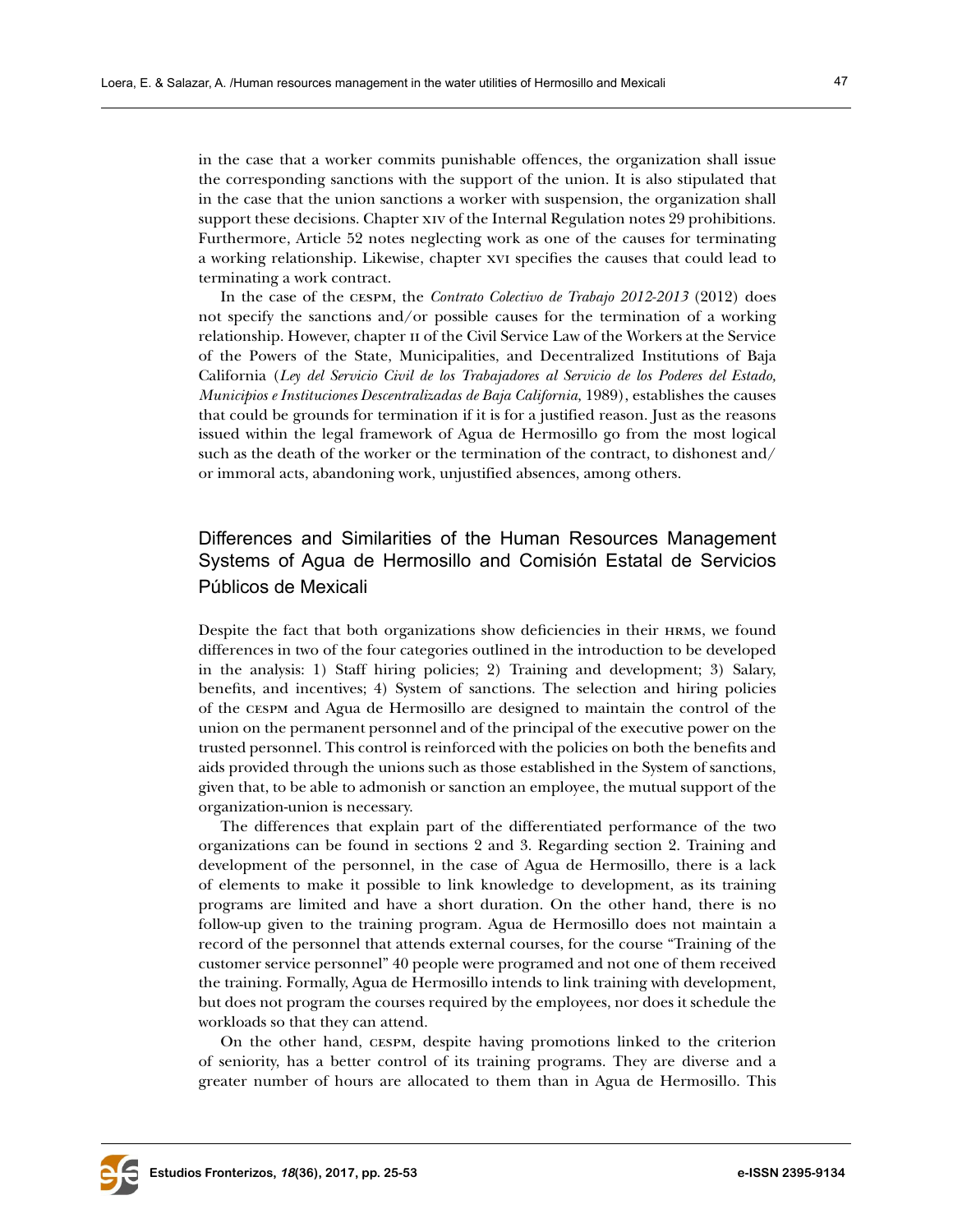has influenced so that the number of complaints received are considerably less than those of Agua de Hermosillo. Regarding section 3. Salary, benefits, and incentives, the employee salaries and benefits for the cespm are much higher than those of Agua de Hermosillo, which constitutes an incentive for the workers to remain at the stateowned organization, considering that the monthly total current income per capita (tcipc) of the municipality of Hermosillo in 2010 was of \$4 120 pesos, whereas it was of \$3 611 pesos for Mexicali (Consejo Nacional de Evaluación de la Política de Desarrollo Social [Coneval], 2010).

## **Conclusions**

The performance of the water utilities is affected by different factors, some of a natural character such as climate, rainfall, watersheds, river influx, etc., and other in which humans interfere, mainly through the management of human, material, financial, and technological resources. The factors linked to management are undoubtedly more relevant, as there is no guarantee that in those places where there is a great abundance of water, the service provided by the water utilities is of quality, continuous, and efficient.35 It is here that the human resource translates into a fundamental element in order to provide a quality service to the population, despite the sociodemographic conditions of the places they inhabit. Because of this, the hrms are a subject of interest to understand the management of the organizations.

The hrms of both Agua de Hermosillo as well as of the cespm, show patrimonialist characteristics and an excessive intervention by unions (unionized personnel) that hinder the establishment of a career civil service system. Furthermore, these practices are formally institutionalized, given that they are incorporated within the legal framework. As such, the policies that regulate the hrms of the two organizations are limited by the regulatory framework, and by the interference of actors with interests foreign to those of the organizations. Despite this situation, both Agua de Hermosillo as well as the cespm, show differentiated performances, and in the studied categories differences are observed that explain in part the observations previously mentioned.

Regarding the first category, Staff hiring policies, both organizations are public and as such the appoint of managerial personnel is the direct or indirect capacity of the principals of the executive power at the corresponding government level, where the selection has not always or has almost never been the best. For example, the Managing Director at Agua de Hermosillo during the period of 2012-2015 did not comply with the profile, whereas more than one functionary of the water utility of Mexicali was excused from giving an interview due to having little time in their job and were unaware of their functions and the problems of the state-owned organization. Regarding the unionized personnel, both organizations are interlaced with unions, which are the ones responsible of negotiating the work benefits and as such many similarities can be observed in their ccr. According to Kneedler et al. (2000) these factors cause an inefficient management system.



<sup>36</sup> For example, Acapulco, Villahermosa, and Tuxtla Gutiérrez have been rated lower by the customers than most of the municipalities evaluated in the encing. An analysis by Salazar and Lutz (2015) note that in Mexico, the Water Utilities located in areas with greater rainfall have lower performance levels.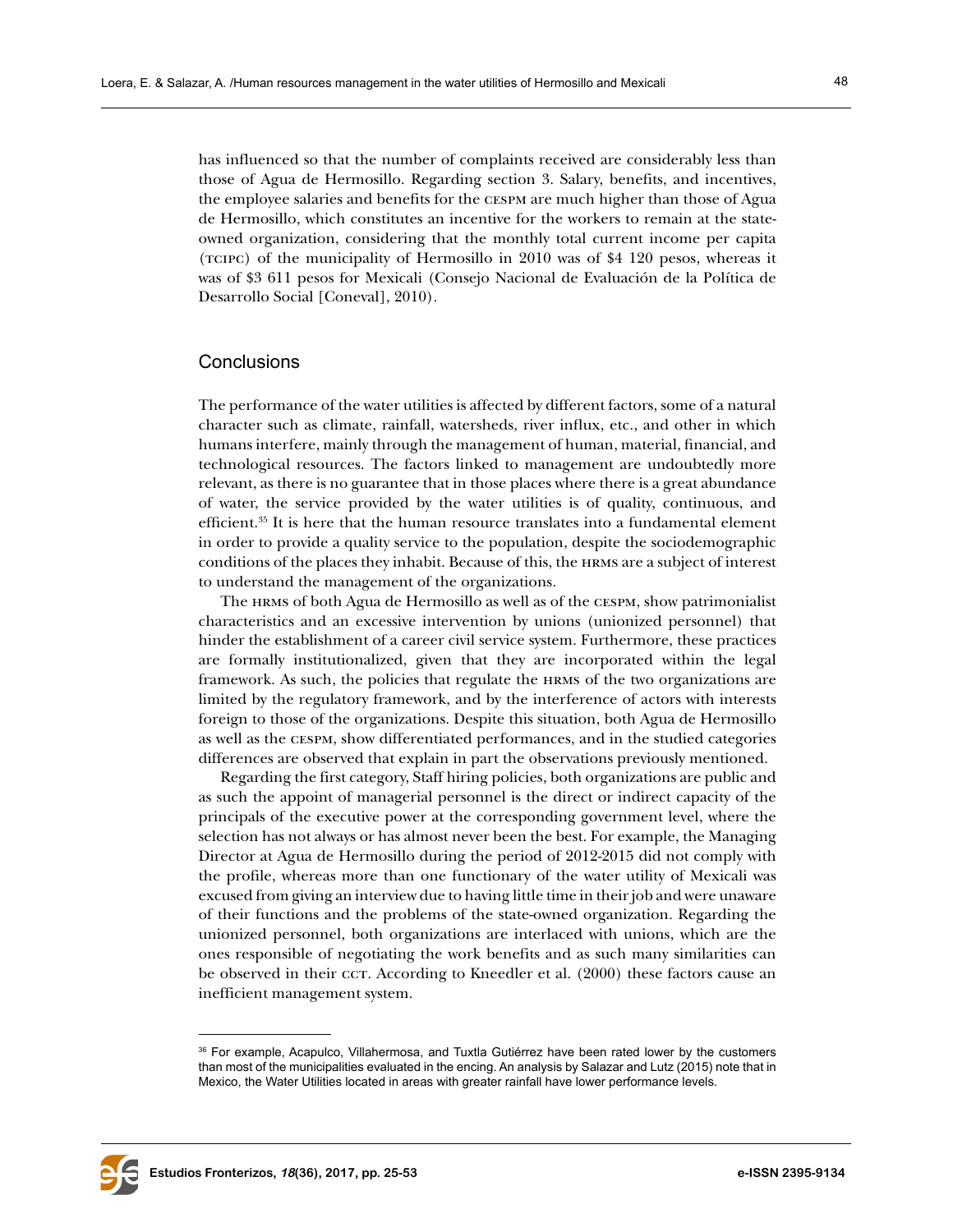In the second category, Training and development, it can be observed that cespm plan and put to a better use their material and human resources, this in spite of having a workforce (on average for every thousand inhabitants) very similar to that of Agua de Hermosillo. The personnel of cespm manage to cover all the micro-measurement routes, the training courses are apparently designed to strengthen the needs of the personnel and generally, on average, there is a greater number of hours allocated to training than is the case at Agua de Hermosillo, where the training provided to the workers is sparse and does not define a concrete goal. Therefore, it is no coincidence that Agua de Hermosillo does not comply with its training programs, in addition to not having a control of the external training received by its employees. In summary, less training hours are imparted at Agua de Hermosillo, the objective is not met, and important areas such as systems and customer service are neglected, which ought to be priorities in a water utility that seeks to improve its collection, measurement, and water loss indicators.

Regarding Salary, benefits and incentives, in an organization such as cespm, a salary way above the city tcipc comprises an incentive for the employees to try their best in order to remain in the organization. And though the water utilities require incentives so that their personnel work for the benefit of improving the potable water service, there is also a need for sanctions to dissuade the personnel from actions that harm the water utility. In this sense, the Systems of sanctions of the organizations show deficiencies, both requiring the support of the union to be able to sanction its workers. Finally, the performance of the water utilities of Hermosillo and Mexicali is the product of their institutional design and the constant interaction of political, administrative, and human factors (Loera, 2015). Because of this, it is difficult to determine the effect that each factor could have on the overall performance. However, the two cases analyzed indicate that the water utility with the best performance had a better training system and incentives. It would be advisable for future investigations on hrms in the potable water section to include a large sample size that shows a clearer image of the impact that these systems have on their performance. International experience indicates that the development of the human factor is key in generating efficient organizations, therefore it is necessary that a legal framework is designed in the water utilities (and, in general, in the public administration) to limit the discretional nature of the executive power in the appointment of managerial personnel, while strengthening the operational personnel hiring process in accordance with the competence of the candidates, as well as designing development mechanisms based on the aptitudes of the workers.

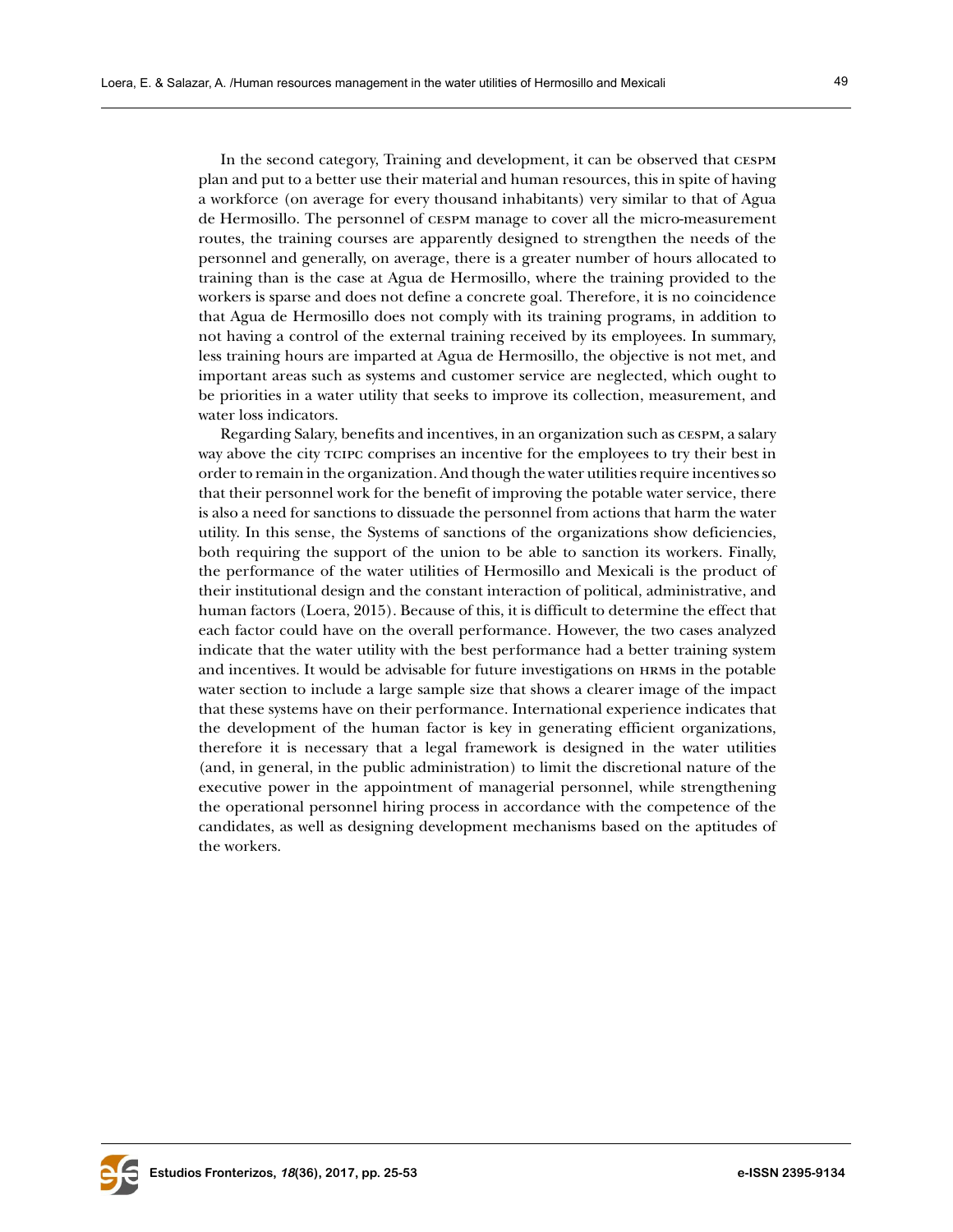#### **References**

- Aboites, L., Birrichaga, D. & Garay, J. A. (2010). El manejo de las aguas mexicanas en el siglo xx. In B. Jiménez, M. L. Torregrosa & L. Aboites (Eds.), *El agua en México. Cauces y encauces* (pp. 21-49). Mexico: Academia Mexicana de Ciencias, Conagua.
- Agua de Hermosillo. (n.d.). Retrieved from [http://www.aguadehermosillo.gob.mx/inicio/in](http://www.aguadehermosillo.gob.mx/inicio/index.php/organismo/aguah-en-numeros )[dex.php/organismo/aguah-en-numeros](http://www.aguadehermosillo.gob.mx/inicio/index.php/organismo/aguah-en-numeros )
- Biswas, A. & Tortajada, C. (2009). *Water supply of phnom penh: A most remarkable transformation*. Retrieved from web site Third World Centre for Water Management [http://](http://www.thirdworldcentre.org/wpcontent/uploads/2015/04/phnompenhrep.pdf  ) [www.thirdworldcentre.org/wpcontent/uploads/2015/04/phnompenhrep.pdf](http://www.thirdworldcentre.org/wpcontent/uploads/2015/04/phnompenhrep.pdf  )
- Brinkerhoff, D. W. & Goldsmith, A. A. (2002). *Clientelism, patrimonialism and democratic governance: an overview and framework for assessment and programming*. Cambridge, United States: U.S. Agency for International Development, Office of Democracy and Governance, Abt Associates Inc.
- Camacho, J. I. (2014). La Flexibilidad laboral y la negociación colectiva. In P. Kurczyn & R. Tena (Eds.), *Temas Selectos de Derecho Laboral* (pp. 1-38). Mexico: Universidad Nacional Autónoma de México.
- Chiavenato, I. (2007). *Administración de recursos humanos. El capital humano de las organizaciones*. Mexico: McGraw-Hill.
- Comisión Estatal de Servicios Públicos del municipio de Mexicali (cespm). (n.d.). Retrieved from [http://dceg.bajacalifornia.gob.mx/Sasip/frmPublicacionesDeOficio.as](http://dceg.bajacalifornia.gob.mx/Sasip/frmPublicacionesDeOficio.aspx?id=1045 )[px?id=1045](http://dceg.bajacalifornia.gob.mx/Sasip/frmPublicacionesDeOficio.aspx?id=1045 )
- Comisión Nacional del Agua (Conagua). (n.d.). *Objetivos y estrategias*. Retrieved from [http://](http://www.gob.mx/cms/uploads/attachment/file/109732/OBJETIVOS_Y_ESTRAT_GIAS.pdf ) [www.gob.mx/cms/uploads/attachment/file/109732/OBJETIVOS\\_Y\\_ESTRAT\\_GIAS.pdf](http://www.gob.mx/cms/uploads/attachment/file/109732/OBJETIVOS_Y_ESTRAT_GIAS.pdf )
- Comisión Nacional del Agua (Conagua). (2013). *Situación del subsector agua potable, alcantarillado y saneamiento*. Mexico: Semarnat, Conagua.
- Consejo Nacional de Evaluación de la Política de Desarrollo Social (Coneval). (2010). *Medición de la pobreza*. Retrieved from [http://www.coneval.gob.mx/Medicion/Paginas/](http://www.coneval.gob.mx/Medicion/Paginas/Medici%C3%B3n/Medicion-de-la-pobreza-municipal-2010.aspx ) [Medici%C3%B3n/Medicion-de-la-pobreza-municipal-2010.aspx](http://www.coneval.gob.mx/Medicion/Paginas/Medici%C3%B3n/Medicion-de-la-pobreza-municipal-2010.aspx )
- Consejo Nacional de Población (conapo). (2015). *Datos abiertos del índice de marginación*. Retrieved from [http://www.conapo.gob.mx/es/CONAPO/Datos\\_Abiertos\\_del\\_Indi](http://www.conapo.gob.mx/es/CONAPO/Datos_Abiertos_del_Indice_de_Marginacion )[ce\\_de\\_Marginacion](http://www.conapo.gob.mx/es/CONAPO/Datos_Abiertos_del_Indice_de_Marginacion )
- Garza, E. de la (2003). *Sindicatos, flexibilidad y productividad*. Retrieved from [http://sgpwe.](http://sgpwe.izt.uam.mx/pages/egt/congresos/sindprodflex.pdf ) [izt.uam.mx/pages/egt/congresos/sindprodflex.pdf](http://sgpwe.izt.uam.mx/pages/egt/congresos/sindprodflex.pdf )
- Grindle, M. (1977). Patrons and clients in the bureaucracy: Career networks in Mexico. *Latin American Research Review, 12*(1), 37-66.
- Instituto de Transparencia Informativa del Estado de Sonora (Ities). (2017). *viii. Las metas y objetivos de las unidades administrativas, de conformidad con sus programas operativos.* Retrieved from [http://transparenciasonora.org.mx/leydesecciones.php?ar](http://transparenciasonora.org.mx/leydesecciones.php?art=8&id=12 )[t=8&id=12](http://transparenciasonora.org.mx/leydesecciones.php?art=8&id=12 )
- Instituto Nacional de Estadística y Geografía (Inegi). (2015). *Encuesta Nacional de Calidad e Impacto Gubernamental (encig).* Retrieved from [http://www.beta.inegi.org.mx/pro](http://www.beta.inegi.org.mx/proyectos/enchogares/regulares/encig/2015/default.html )[yectos/enchogares/regulares/encig/2015/default.html](http://www.beta.inegi.org.mx/proyectos/enchogares/regulares/encig/2015/default.html )
- Kneedler, D. A., Selden, S. C., & Ingraham, P. (2000). Measuring government management capacity: A comparative analysis of city human resources management systems. *Journal of Public Administration Research and Theory, 10*(2), 381-411.

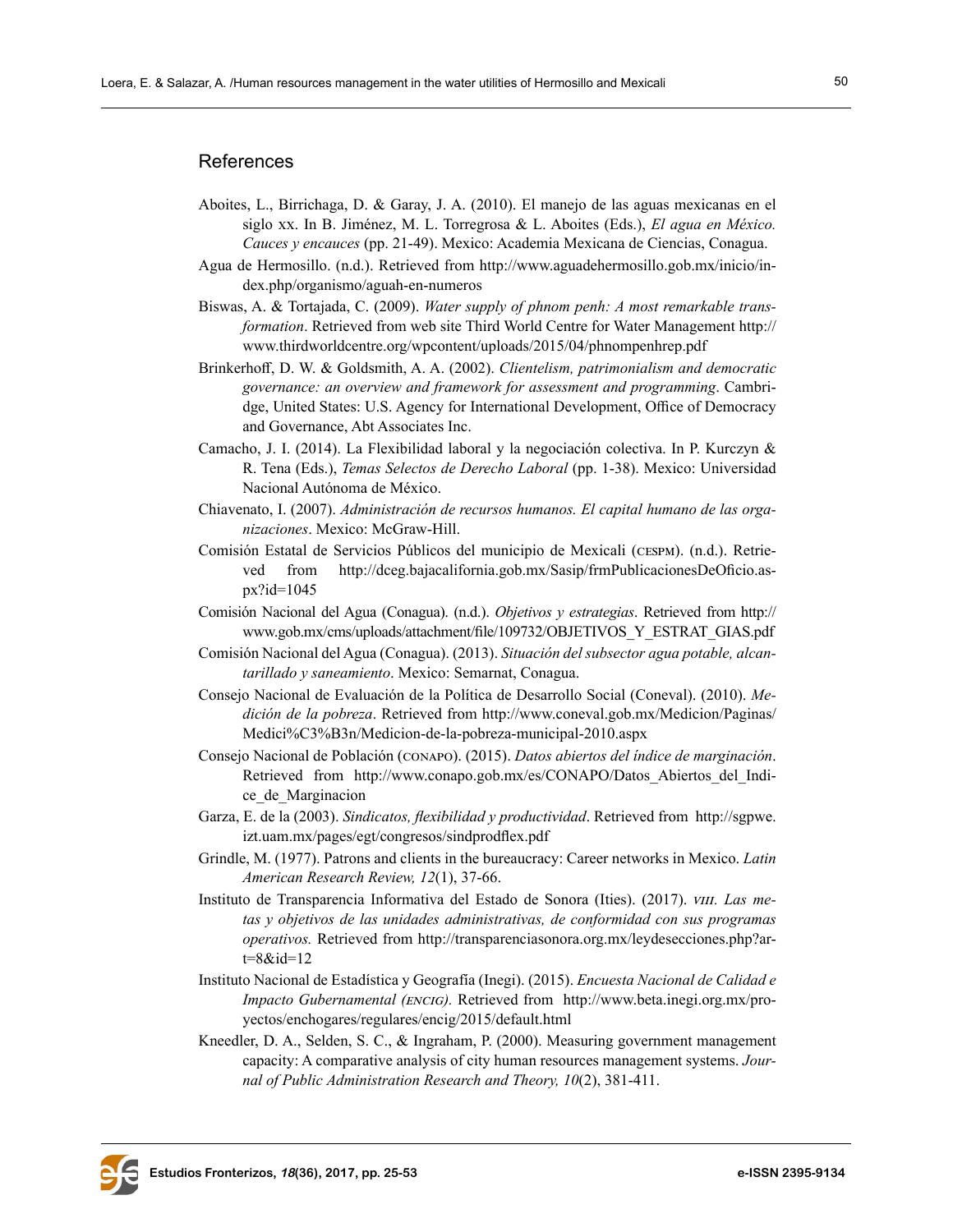- Loera, E. (2015). *Capacidad institucional y desempeño en los organismos públicos de agua. Un estudio comparativo de Agua de Hermosillo y la Comisión Estatal de Servicios Públicos de Mexicali (2003-2012)* (Doctoral thesis). El Colegio de Sonora, Hermosillo, Sonora, Mexico.
- Longo, F. (2004). La calidad de los sistemas de servicio civil en América Latina y el Caribe: una metodología de evaluación. *Revista del clad Reforma y Democracia,* 28, 1-17.
- Lusthaus, C., Adrien, M. H., Anderson, G., Carden, F. & Plinio, G. (2002). *Evaluación organizacional: marco para mejorar el desempeño*. United States of America: Banco Interamericano de Desarrollo.
- Lutz, A. N. & Salazar, A. (2012). Evolución y perfiles de eficiencia de los organismos operadores de agua en México. *Estudios Demográficos y Urbanos*, *26*(3), 563-599.
- Mansilla, H. C. F. (1991). Neopatrimonialismo, élite de poder y expansión de la burocracia. *Política y Sociedad, 8*, 113-124.
- Meyer-Sahling, J. H. (2004). Civil Service reform in Post-Communist Europe: The Bumpy Road to Depoliticisacion. *West European Politics, 27*(1), 71-103.
- Moon, M. J. & Hwang, C. (2013). The state of civil service systems in the Asia-Pacific region: A comparative perspective. *Review of Public Personnel Administration*, *xx*(x), 1-19.
- Moreno, J. L. (2015). *Despojo de agua en la cuenca del río Yaqui*. Mexico: El Colegio de Sonora.
- Oszlak, O. (1980). Políticas públicas y regímenes políticos: Reflexiones a partir de algunas experiencias latinoamericanas. *Estudios CEDES*, 3(2), 1-38.
- Oszlak, O. (2002). Sistemas de servicio civil en América Latina y el Caribe: situación actual y desafíos pendientes. *Revista de Servicio Civil,* (13), 1-7.
- Pineda, N. & Briseño, H. (2012). ¿Por qué son mejores los organismos de agua de Baja California que los de Sonora? Instituciones locales y desempeño de los organismos públicos**.** *Región y Sociedad,* (Special number 3), 181-212.
- Programa de Indicadores de Gestión de Organismos Operadores (pigoo). (n.d.). *Tabla de indicadores*. Retrieved from [http://www.pigoo.gob.mx/dashboard/exportar/pdf/expor](http://www.pigoo.gob.mx/dashboard/exportar/pdf/exportar_consulta_pdf.php?tipo=cd&id=42  )[tar\\_consulta\\_pdf.php?tipo=cd&id=42](http://www.pigoo.gob.mx/dashboard/exportar/pdf/exportar_consulta_pdf.php?tipo=cd&id=42  )
- Programas de Indicadores de Gestión de Organismos Operadores (pigoo), Instituto Mexicano de Tecnología del Agua (imta), Secretaría de Medio Ambiente y Recursos Naturales (Semarnat). (n.d.). *Promedio de cobertura de agua potable reportada*. Retrieved from [http://www.pigoo.gob.mx/index.php?option=com\\_content&view=article&id=35&I](http://www.pigoo.gob.mx/index.php?option=com_content&view=article&id=35&Itemid=525%2015 )[temid=525%2015](http://www.pigoo.gob.mx/index.php?option=com_content&view=article&id=35&Itemid=525%2015 )
- Roth, G. (1968). Personal rulership, patrimonialism, and empire-building in the new states. *World Politics, 20*(2), 194-206.
- Salazar, A. & Lutz, A. (2015). Factores asociados al desempeño en organismos operadores de agua potable en México. *Región y Sociedad, 27*(62), 5-26.
- Tortajada, C. (2006). Water management in Singapore. *Water Resources Development, 22*(2), 227-240.

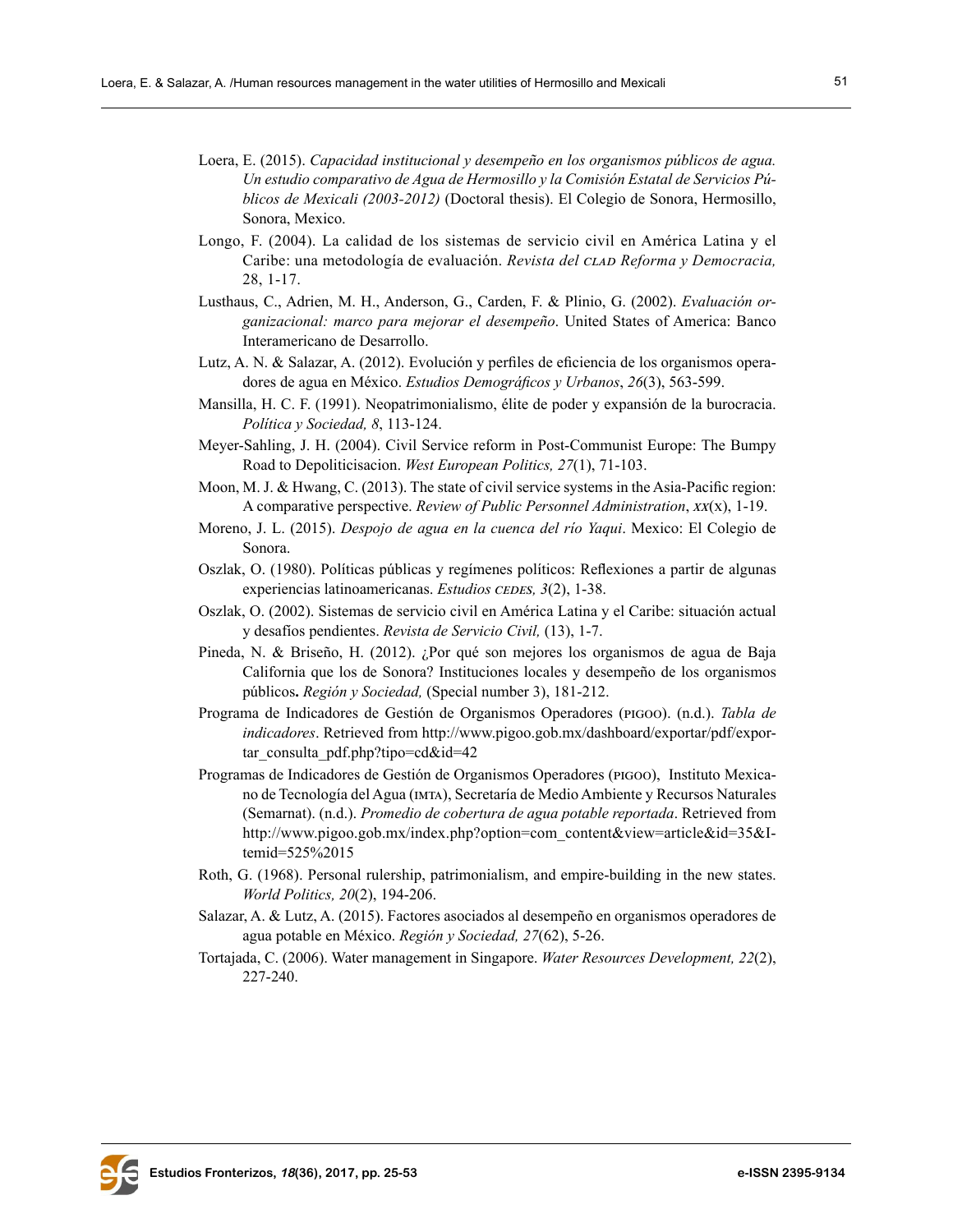# Legislative material

- Carta Iberoamericana de la Función Pública [Centro Latinoamericano de Administración para el Desarrollo, Naciones Unidas Departamento de Asuntos Económicos y Sociales]. 2003. Retrieved from [http://old.clad.org/documentos/declara](http://old.clad.org/documentos/declaraciones/cartaibero.pdf/view   )[ciones/cartaibero.pdf/view](http://old.clad.org/documentos/declaraciones/cartaibero.pdf/view   )
- Contrato Colectivo de Trabajo 2012 [Agua de Hermosillo, Sindicato de Trabajadores de Agua de Hermosillo-Confederación de Trabajadores de México]. March 22, 2012.
- Contrato Colectivo de Trabajo 2012-2013 [Comisión Estatal de Servicios Públicos de Mexicali, Sindicato Único de Trabajadores al Servicios de los Poderes del Estado, Municipios e Instituciones Descentralizadas de Baja California, Sección Mexicali]. May 1, 2012.
- Decreto del Ejecutivo del Estado mediante el cual se condona a los usuarios del servicio doméstico, el 100% del pago de las contribuciones omitidas por concepto de derechos por consumo de agua, así como sus recargos y multas que se hayan generado hasta el 31 de diciembre de 2012. February 4, 2014. *Periódico Oficial del Estado de Baja California* vol. cxxi, No. 6, Special nunber.
- Instructivo para la Formulación de los Programas Operativos Anuales 2015 [Morelos Poder Ejecutivo, Secretaría de Hacienda]. (2014). Retrieved from [http://eva](http://evaluacion.ssm.gob.mx/pdf/Poa/InstructivoPOA2015-Junio2014.pdf  )[luacion.ssm.gob.mx/pdf/Poa/InstructivoPOA2015-Junio2014.pdf](http://evaluacion.ssm.gob.mx/pdf/Poa/InstructivoPOA2015-Junio2014.pdf  )
- Ley del Servicio Civil de los Trabajadores al Servicio de los Poderes del Estado, Municipios e Instituciones Descentralizadas de Baja California. October 20, 1989. *Periódico Oficial* No. 29, section I, vol. xcvi.
- Ley Federal del Trabajo. Art. 9. April 1, 1970. *Diario Oficial de la Federación*.
- Ley Federal del Trabajo. Art. 154. April 1, 1970. *Diario Oficial de la Federación*.
- Manual de organización de Agua de Hermosillo [Agua de Hermosillo]. 2011.
- Manual de Organización General [Comisión Estatal de Servicios Públicos de Mexicali]. March, 2013*.* Retrieved from [http://www.cespm.gob.mx/publicacionesdes](http://www.cespm.gob.mx/publicacionesdescripcion.php?clavePublicaciones=880 )[cripcion.php?clavePublicaciones=880](http://www.cespm.gob.mx/publicacionesdescripcion.php?clavePublicaciones=880 )
- Programa Operativo Anual [poa], 2013. Retrieved from [http://www.hermosillo.](http://www.hermosillo.gob.mx/download.aspx?r=/transparencia2014\archivos\agua\&file=POA 2013 (NUEVO FORMATO).pdf ) [gob.mx/download.aspx?r=/transparencia2014\archivos\agua\&file=POA 2013](http://www.hermosillo.gob.mx/download.aspx?r=/transparencia2014\archivos\agua\&file=POA 2013 (NUEVO FORMATO).pdf )  [\(NUEVO FORMATO\).pdf](http://www.hermosillo.gob.mx/download.aspx?r=/transparencia2014\archivos\agua\&file=POA 2013 (NUEVO FORMATO).pdf )
- Reglamento Interior de Agua de Hermosillo. July 18, 2013. *Boletín Oficial de Sonora* No.  $6$ , section I, vol. cxc $\pi$   $(6)$ .
- Reglamento Interno de la Comision Estatal de Servicios Publicos de Mexicali [Comisión Estatal de Servicios Publicos de Mexicali]. January 5, 2007.